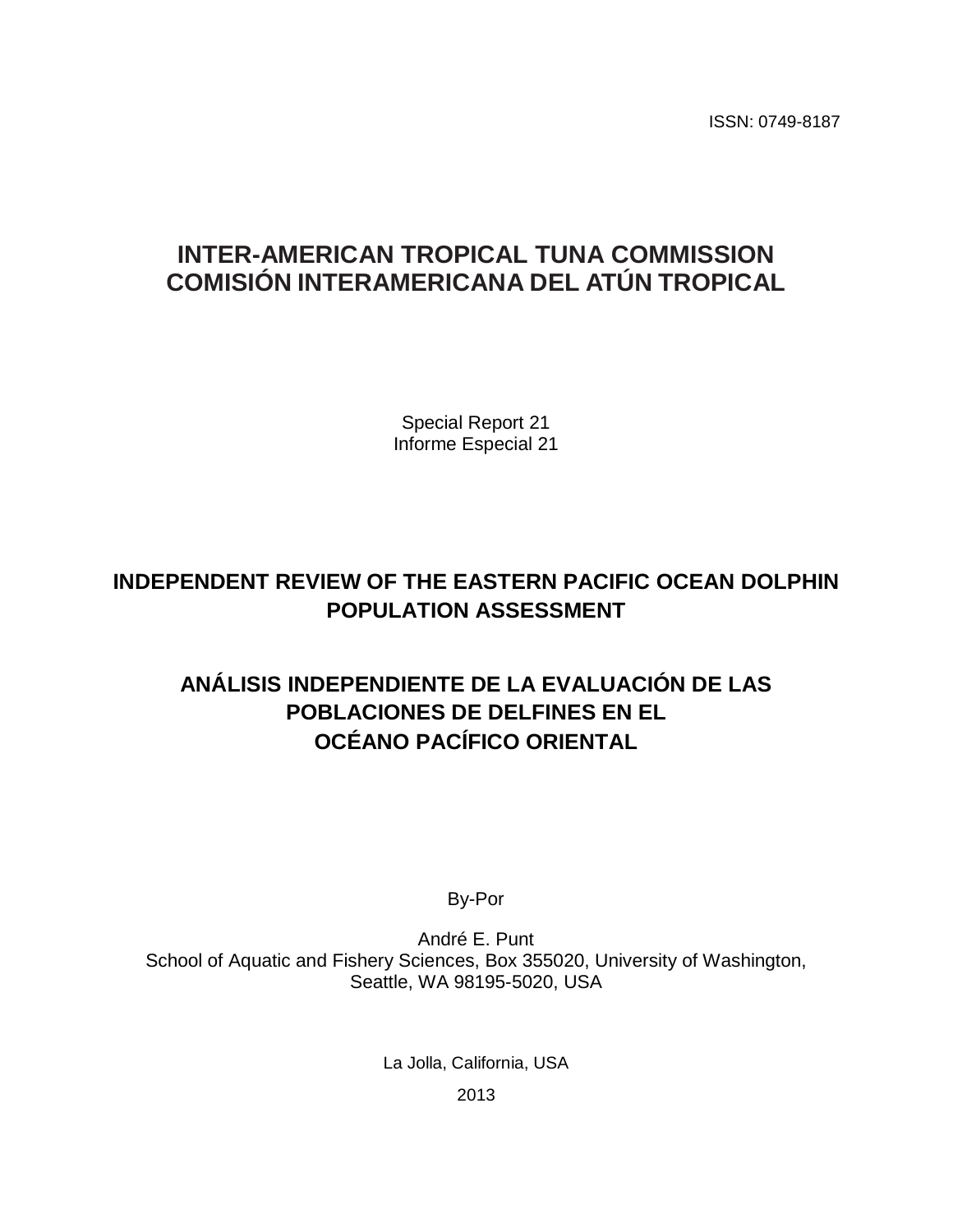The Antigua Convention, which was negotiated to strengthen and replace the 1949 Convention establishing the Inter-American Tropical Tuna Commission (IATTC), entered into force on 27 August 2010. The IATTC is responsible for the conservation and management of the "stocks of tunas and tuna-like species and other species of fish taken by vessels fishing for tunas and tuna-like species" in the eastern Pacific Ocean, and also for the conservation of "species belonging to the same ecosystem and that are affected by fishing for, or dependent on or associated with, the fish stocks covered by [the] Convention."

 The members of the Commission and the Commissioners are listed in the inside back cover of this report.

 The IATTC staff's research responsibilities are met with four programs, the Data Collection and Data Base Program, the Biology and Ecosystem Program, the Stock Assessment Program, and the Bycatch Program and International Dolphin Conservation Program.

 An important part of the work of the IATTC is the publication and wide distribution of its research results. These results are published in its Bulletin, Special Report, Data Report series, and papers in outside scientific journals and chapters in books, all of which are issued on an irregular basis, and its Stock Assessment Reports and Fishery Status Reports, which are published annually.

 The Commission also publishes Annual Reports and Quarterly Reports, which include policy actions of the Commission, information on the fishery, and reviews of the year's or quarter's work carried out by the staff. The Annual Reports also contain financial statements and a roster of the IATTC staff.

 Additional information on the IATTC's publications can be found in its web site.

 La Convención de Antigua, negociada para fortalecer y reemplazar la Convención de 1949 que estableció la Comisión Interamericana del Atún Tropical (CIAT), entró en vigor el 27 de agosto de 2010. La CIAT es responsable de la conservación y ordenación de las "poblaciones de atunes y especies afines y otras especies de peces capturadas por embarcaciones que pescan atunes y especies afines" en el Océano Pacífico oriental, así como de la conservación de "especies que pertenecen al mismo ecosistema y que son afectadas por la pesca de especies de peces abarcadas por la … Convención."

 En la contraportada del presente informe se alistan los miembros de la Comisión y los Comisionados.

 Las responsabilidades de investigación del personal de la CIAT son realizadas mediante cuatro programas: el programa de recolección de datos y bases de datos, el programa de biología y ecosistemas, el programa de evaluación de poblaciones, y el programa de captura incidental y el Acuerdo sobre el Programa Internacional para la Conservación de los Delfines.

 Una parte importante del trabajo de la CIAT es la publicación y amplia distribución de los resultados de sus investigaciones. Se publican los mismos en sus series de Boletines, Informes Especiales, Informes de Datos, y publicaciones en revistas científicas externas y capítulos en libros, todos de los cuales son publicados de forma irregular, y sus Informes de la Condición de las Poblaciones e Informes de la Situación de las Pesquerías, publicados anualmente.

 La Comisión publica también informes anuales y trimestrales, los que incluyen acciones de política de la Comisión, información sobre la pesquería, y resúmenes de trabajo realizado por el personal en el año o trimestre correspondiente. Los informes anuales contienen también un estado financiero y una lista del personal de la CIAT.

 Se presenta información adicional sobre las publicaciones de la CIAT en su sitio web.

DIRECTOR Guillermo A. Compeán HEADQUARTERS AND MAIN LABORATORY—OFICINA Y LABORATORIO PRINCIPAL 8901 La Jolla Shores Drive La Jolla, California 92037-1508, USA [www.iattc.org](http://www.iattc.org/)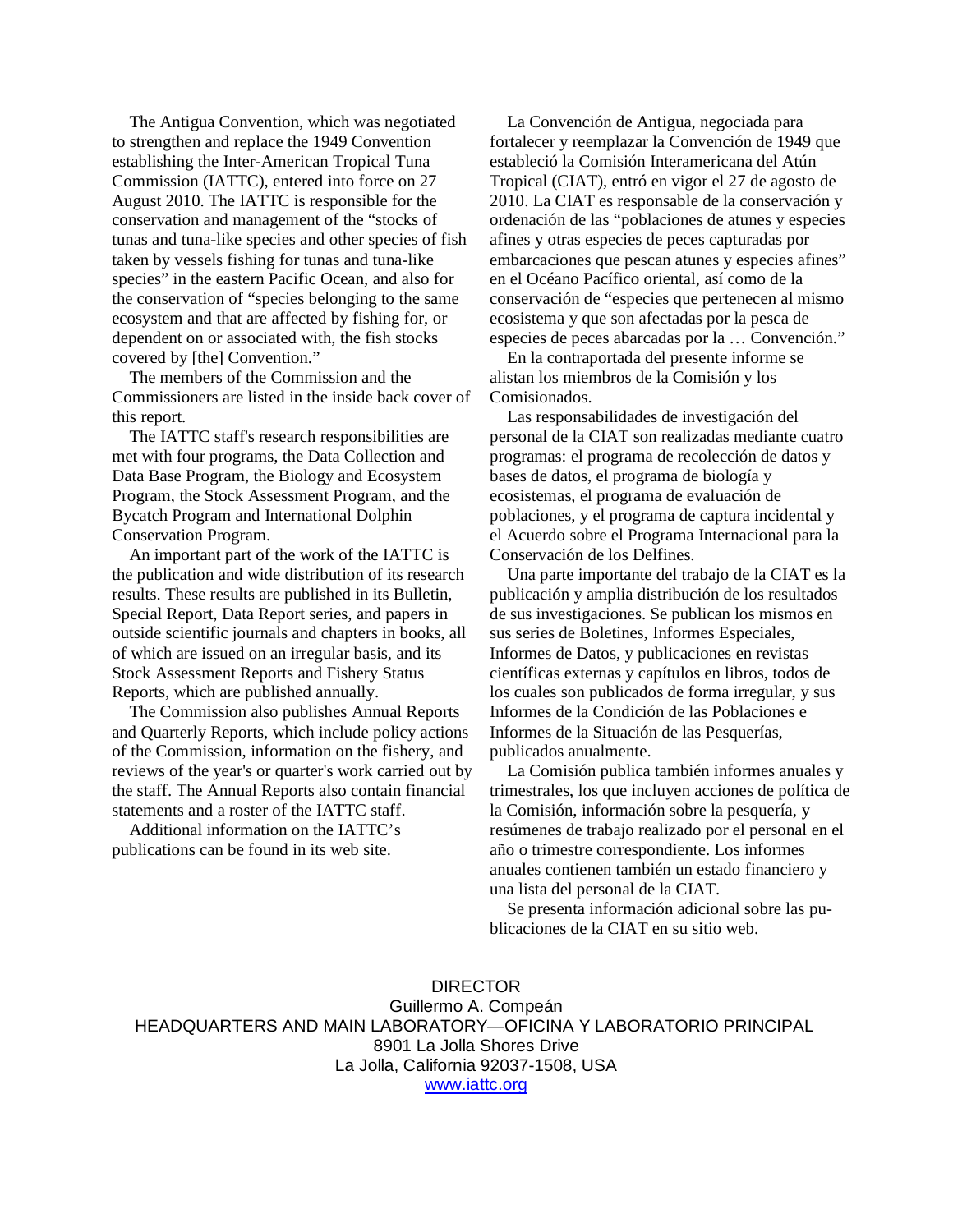# **INTER-AMERICAN TROPICAL TUNA COMMISSION COMISIÓN INTERAMERICANA DEL ATÚN TROPICAL**

Special Report 21 Informe Especial 21

# **INDEPENDENT REVIEW OF THE EASTERN PACIFIC OCEAN DOLPHIN POPULATION ASSESSMENT**

# **ANÁLISIS INDEPENDIENTE DE LA EVALUACIÓN DE LAS POBLACIONES DE DELFINES EN EL OCÉANO PACÍFICO ORIENTAL**

By-Por

André E. Punt

School of Aquatic and Fishery Sciences, Box 355020, University of Washington, Seattle, WA 98195-5020, USA

> La Jolla, California, USA 2013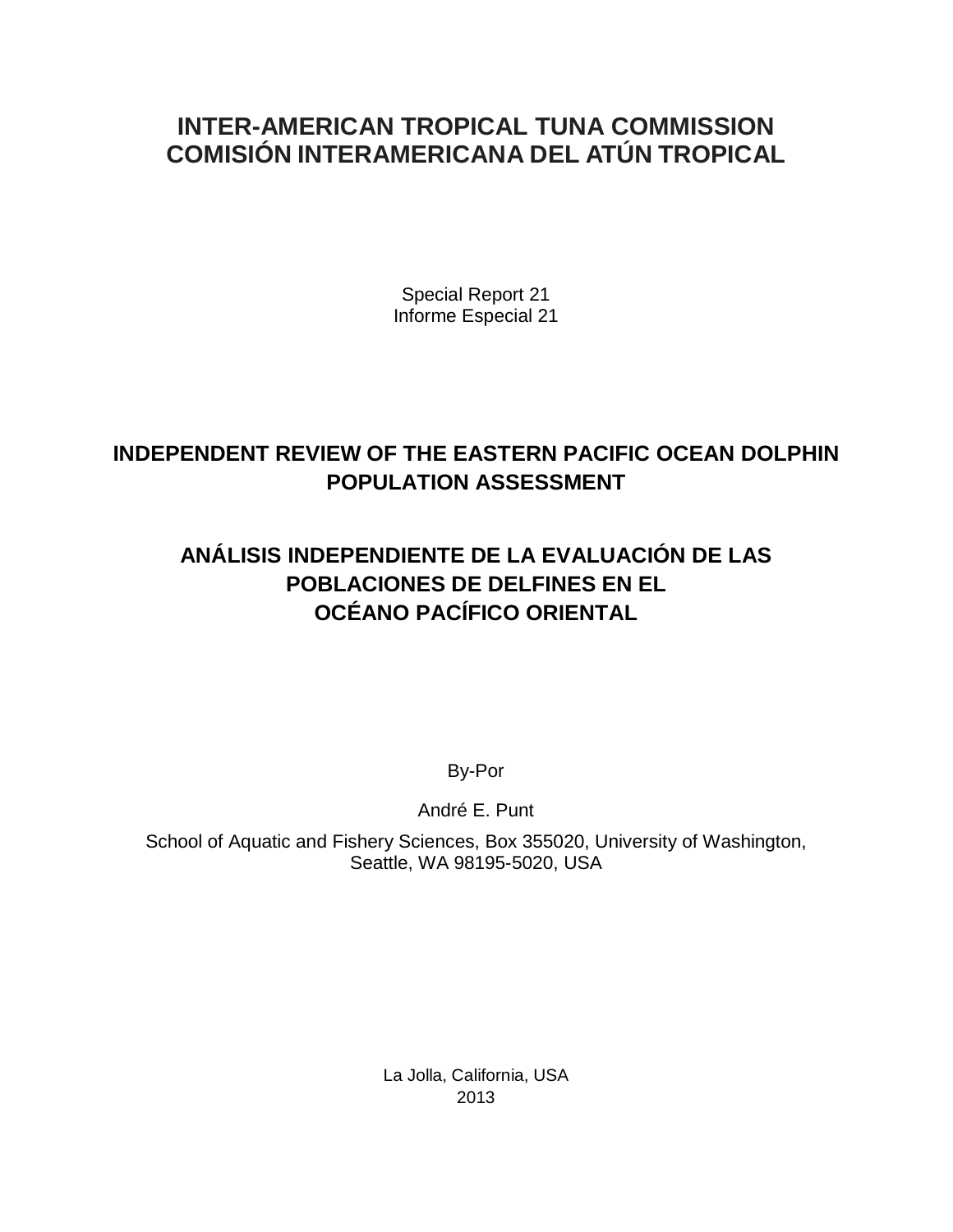# **CONTENTS**

| 2. |                                                                            |  |  |  |
|----|----------------------------------------------------------------------------|--|--|--|
| 3. |                                                                            |  |  |  |
| 4. |                                                                            |  |  |  |
| 5. | Is there adequate information to estimate current population growth rate?5 |  |  |  |
| 6. |                                                                            |  |  |  |
|    |                                                                            |  |  |  |
|    |                                                                            |  |  |  |
|    |                                                                            |  |  |  |
|    |                                                                            |  |  |  |
|    |                                                                            |  |  |  |
|    |                                                                            |  |  |  |

# **INDICE**

| 2. |                                                                                                |  |  |  |  |  |
|----|------------------------------------------------------------------------------------------------|--|--|--|--|--|
| 3. |                                                                                                |  |  |  |  |  |
|    |                                                                                                |  |  |  |  |  |
| 5. | ¿Existe información suficiente para estimar la tasa actual de crecimiento de la población?  13 |  |  |  |  |  |
| 6. |                                                                                                |  |  |  |  |  |
|    |                                                                                                |  |  |  |  |  |
|    |                                                                                                |  |  |  |  |  |
|    |                                                                                                |  |  |  |  |  |
|    |                                                                                                |  |  |  |  |  |
|    |                                                                                                |  |  |  |  |  |
|    |                                                                                                |  |  |  |  |  |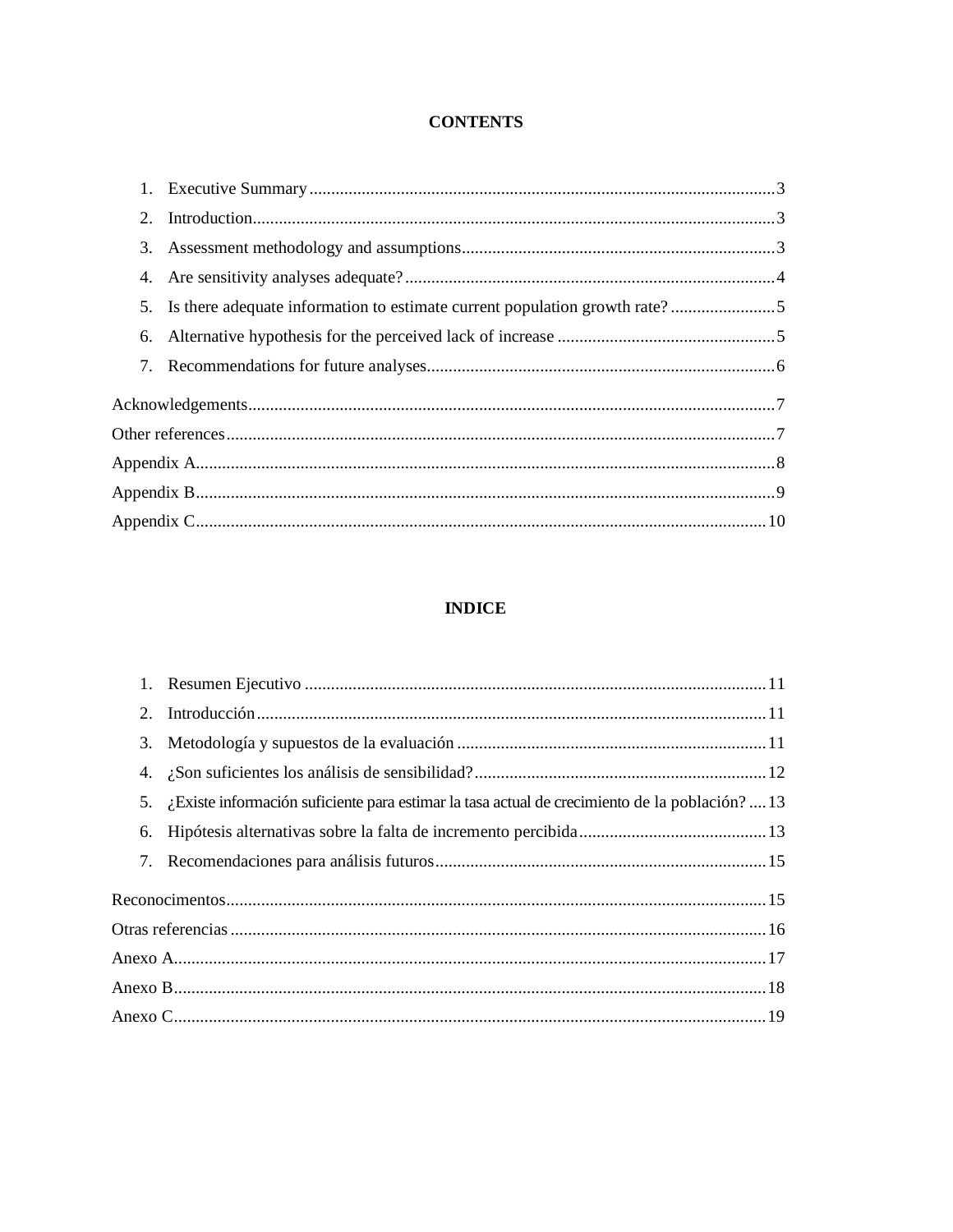# <span id="page-4-0"></span>**INDEPENDENT REVIEW OF THE IATTC'S EPO DOLPHIN POPULATION ASSESSMENT**

## André E. Punt

### **1. EXECUTIVE SUMMARY**

- a. The types of models applied to eastern Pacific Ocean dolphin stocks are appropriate (and consistent with those used for stock assessments of other marine mammals). However, there has been no systematic evaluation of the basis for the assumptions underlying those assessments, and the sensitivity tests conducted (although fairly thorough) are not particularly closely linked to the hypotheses raised for the apparent lack of recovery of these stocks.
- b. If an estimate of trend is required, the most straightforward approach would be to fit a log-linear model to the most-recent few abundance estimates.
- c. A workshop should be conducted to identify (a) a broad set of hypotheses regarding the dynamics of these dolphin stocks, (b) a set of mathematical models which can (to the extent possible) represent them, and (c) what data are available to parameterize the models. A second workshop should be conducted to review the resulting assessment within a framework in which additional analyses can be requested by a Review Panel.
- d. Future reviews of assessments of dolphin stocks would be enhanced if a Terms of Reference document were to be developed.

### **2. INTRODUCTION**

Population assessments of various dolphin stocks have been conducted by IATTC staff and other relevant scientists over several years. The outputs of these assessments have explored the state of the stock relative to the thresholds included in the U.S. Marine Mammal Protection Act (MMPA), the maximum and current rate of increase in abundance, and factors which might be hindering the rate of recovery. This review considers the assessment methodology applied to evaluate the status and trends of the eastern stock of spinner dolphin (*Stenella longirostris*) and of the northeastern stock of the spotted dolphin (*S. attenuata*) in the eastern Pacific Ocean (EPO).

The terms of reference for this review are listed in Appendix A, and the documents reviewed are listed in Appendix B. The following sections provide reviewer comments in relation to each of the five terms of reference. The models are based on a variety of data sources, primarily catches and estimates of abundance from line-transect surveys. This review does not review the methods used to estimate catches and abundance.

## **3. ASSESSMENT METHODOLOGY AND ASSUMPTIONS**

A variety of assessment techniques have been applied to data for the eastern stock of spinner dolphin and to those for the northeastern stock of spotted dolphin. The simplest analyses involved fitting exponential models (*e.g*., Wade *et al*. 2002) and smoothing functions (Anonymous 2006) to the abundance data (and testing for a change in exponential slope). Several population dynamics models have been applied to the data for these two stocks. Wade (1991, 1993) applied a "Hitter"-like approach to estimate stock size relative to carrying capacity, while most other assessments have been based on maximum likelihood, penalized maximum likelihood and Bayesian methods. The assessment methods applied to dolphin stocks can be categorized in a variety of ways, for example, by whether the population dynamics are modelled using an age-aggregated model (generally the theta-logistic model) or an age-(stage-)structured population dynamics model and by the method of parameter estimation (maximum likelihood, penalized maximum likelihood, or Bayesian techniques) (Table 1). The advantage of Bayesian (and arguably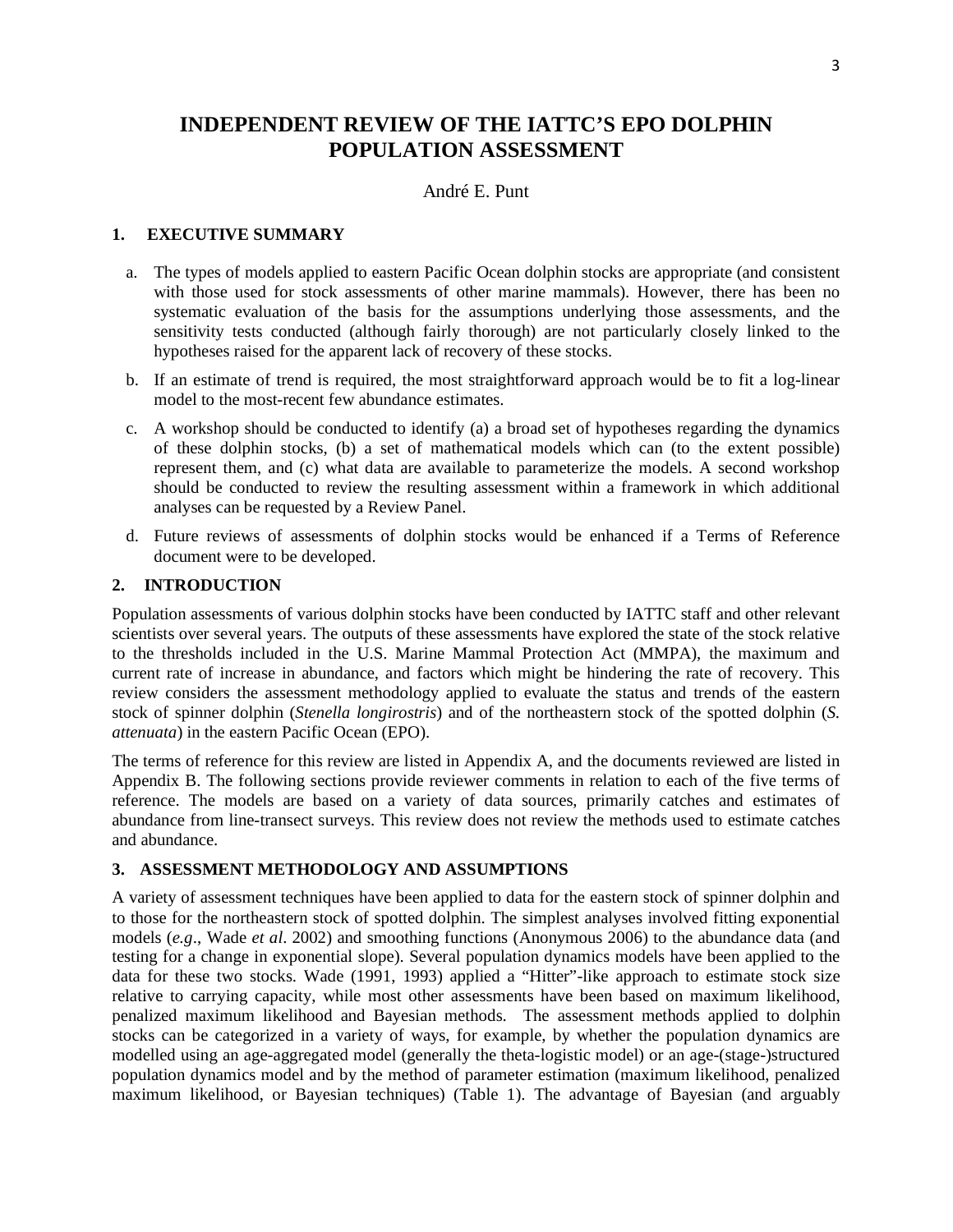<span id="page-5-0"></span>penalized likelihood) methods is that auxiliary (or prior) information can be included in analyses.

The basic versions of the population dynamics models assume that the population dynamics parameters have remained constant or have changed to a new value in a pre-specified year. As noted in Table 1, a variety of assumptions have been explored, although none of the models have explored sensitivity to stock structure. Taken together, the past analyses have explored a wide variety of assumptions. However, the exploration of assumptions has not been very systematic (Wade *et al*. (2002) provide the most comprehensive exploration of assumptions). Most of the assessments have used only catch and abundance data based on line-transect surveys. However, other data sources are available, and have been included in some of the assessments.

The most general model structure applied to the two stocks is outlined in Appendix A of Anonymous (2009) and by Hoyle and Maunder (2004). The model structure underlying Appendix A of Anonymous (2009) allows for a general production function, uncertainty [both bias and imprecision] regarding catches, and sampling error associated with the abundance estimates. However, the model in Appendix A of Anonymous (2009) is not fully documented and limited diagnostics are provided. Also, some of the results are unrealistic (*e.g*. Figure A-2 of Anonymous (2009)). The particular problems with Figure A-2 could have been overcome by placing a prior on the plausible extent of change in carrying capacity (that there was a problem with this scenario – a change in carrying capacity – was noted by Anonymous (2009)). Hoyle and Maunder (2004) based their analyses on an age- and stage [colour]-structured population dynamics model fitted to abundance estimates, catch age-composition data, and stagestructured data. The age data are, however, not particularly informative, except regarding the value for natural mortality. However, while allowance is made for process error in Hoyle and Maunder (2004), no allowance is made for uncertainty regarding historical catches (unlike Appendix A of Anonymous (2009)). In addition, only a subset of the biological parameters was considered by Hoyle and Maunder (2004) to be uncertain (the age-at-sexual-maturity was assumed known). Finally, additional variance was modelled as a multiplicative effect by Hoyle and Maunder (2004) (Equation 16), while additive additional variation is more common.

The fits of the baseline versions of the generalized logistic model to the data for eastern spinner dolphins (Figure 3 of Anonymous (2009)) seem adequate, but the fit to the data for northeastern spotted dolphins (Figure 1 of Anonymous (2009)) is mis-specified because the last five data points are all below the model predictions (although the model predictions are all included in the 95% confidence intervals for the data). This suggests that the models on which Appendix A of Anonymous (2009) is based are missing some key feature (or the extent of sampling variation associated with the abundance estimates is under-estimated). The model of Hoyle and Maunder (2004) is able to fit the abundance estimates for northeastern spotted dolphins (their Figure 4), but the time-series used is not as long as that on which the analyses of Anonymous (2009) were based, so it is not possible to evaluate how this approach would have fit the most recent data.

Overall, the types of models applied are appropriate (and consistent with those used for stock assessments of other marine mammals). However (and as will be emphasized below), there has been no systematic evaluation of the basis for the assumptions.

### **4. ARE SENSITIVITY ANALYSES ADEQUATE?**

As noted above, many combinations of factors have been explored, but to date: (a) several of the proposed hypotheses to explain the current rate of increase are not easily linked to aspects underlying the sensitivity analyses, and (b) sensitivity has not been explored within a single population dynamics model / statistical estimation approach. Furthermore, no sensitivity analyses have explored the implications of spatial- or stock-structure, and whether the postulated boundaries that define the stocks include only one stock of each species. Further comments regarding a way to more fully explore assumptions and the sensitivity of the model outputs to those assumptions are listed in Section E below.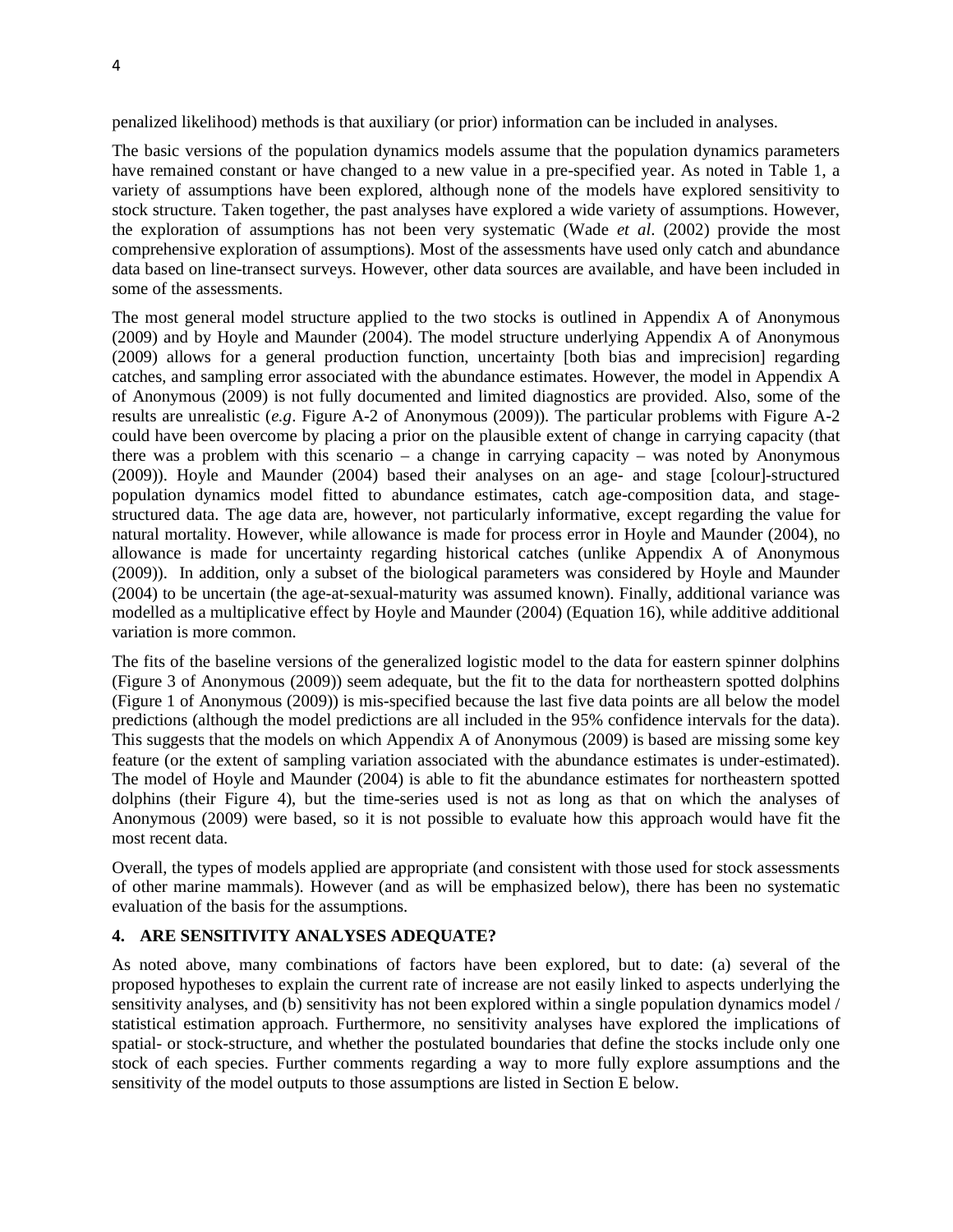#### <span id="page-6-0"></span>**5. IS THERE ADEQUATE INFORMATION TO ESTIMATE CURRENT POPULATION GROWTH RATE?**

The most recent estimates of absolute abundance are available for 1998, 1999, 2000, 2003 and 2006, with sampling coefficients of variation (CVs) between 0.14-0.23 (northeastern spotted dolphin) and 0.22-0.33 (eastern spinner dolphin). There are two key ways to estimate the recent trend in abundance: (a) fit a population dynamics model over all years for which data are available, and (b) fit a model to recent abundance estimates. The former approach has the advantage that the current and maximum rates of increase, as well as the status of the stocks relative to their unfished levels, can be estimated. However, this approach could be subject to bias owing to model misspecification. Thus, if an estimate of trend is required, the most straightforward approach would be to fit a log-linear model to the most-recent five (or so) abundance estimates. Five abundance estimates is probably the minimum number which could lead to reliable trend estimates. However, sensitivity should be explored to the number of abundance estimates considered in such regressions. I **recommend** using a Bayesian approach in which allowance is made for variance about the abundance estimates in addition to sampling variance (if this is supported by the data), and expressing the rate of increase as a probability density function. Given their magnitude relative to the estimate of abundance, there is no need to account for the recent catches in such a calculation.

It is noteworthy that there have been no estimates of abundance since 2006. I **recommend** that analyses should be undertaken to evaluate the extent to which the posterior credibility intervals for the rate of increase will be reduced were a survey to be conducted during (say) 2012. Additional surveys would provide the best basis to address this question, especially if the population is indeed increasing.

## **6. ALTERNATIVE HYPOTHESES FOR THE PERCEIVED LACK OF INCREASE**

Considerable care should be taken when comparing estimates of rate of increase with "expected" rates of increase at low population size because there is limited information to estimate the expected (rather than the theoretically maximum) rate of increase at low population size (in common with the situation for most other animals). Reilly and Barlow (1986) derive relationships between biological parameters and the maximum rate of increase  $(r_{\text{max}})$  while Hoyle and Maunder (2004) implicitly impose a prior on the maximum rate of increase by placing bounds on some (but not all) of the biological parameters. However, none of these analyses represent the full range of uncertainty in the form of a prior distribution. This is particularly important because, while there are combinations of parameter values for which the maximum rate of increase could be as high as 9% (*i.e*., when juvenile and adult survival are both very high), the likely prior probability of this would be fairly low. Ideally a prior distribution for the expected maximum rate of increase should be based on trends in abundance from observations of similar stocks/species at low population size,  $r_0$  (see IWC (2011) for such data for baleen whales). Unfortunately, there do not appear to be observed data on rates of increase for dolphin populations not subject to anthropogenic impacts. Moreover, even the interpretation of observed rates of increase as estimates of  $r_{\text{max}}$  can be challenging because trends in abundance over short time periods may not reflect the expected maximum rate of increase (*e.g*. Cooke 2007).

Many hypotheses have been postulated why the estimated rate of increase does not match that expected from theoretical arguments.

- Dolphin bycatch is higher than reported (Gerrodette and Forcada 2005). Reasons postulated for this hypotheses include: (a) smaller boats which may sometimes set on dolphins, but not have observers; (b) observers do not see all of the net at all times during all sets; (c) some injured dolphins may die later; (d) dead dolphins, when observed, may not always be reported. Lennert-Cody *et al.* (in press) estimate the size of the catch by smaller (unobserved) boats and find that conclusions regarding the status and trends of the populations are robust to taking account of these catches.
- Historical dolphin bycatch has been overestimated so the estimate of *K* is an overestimate.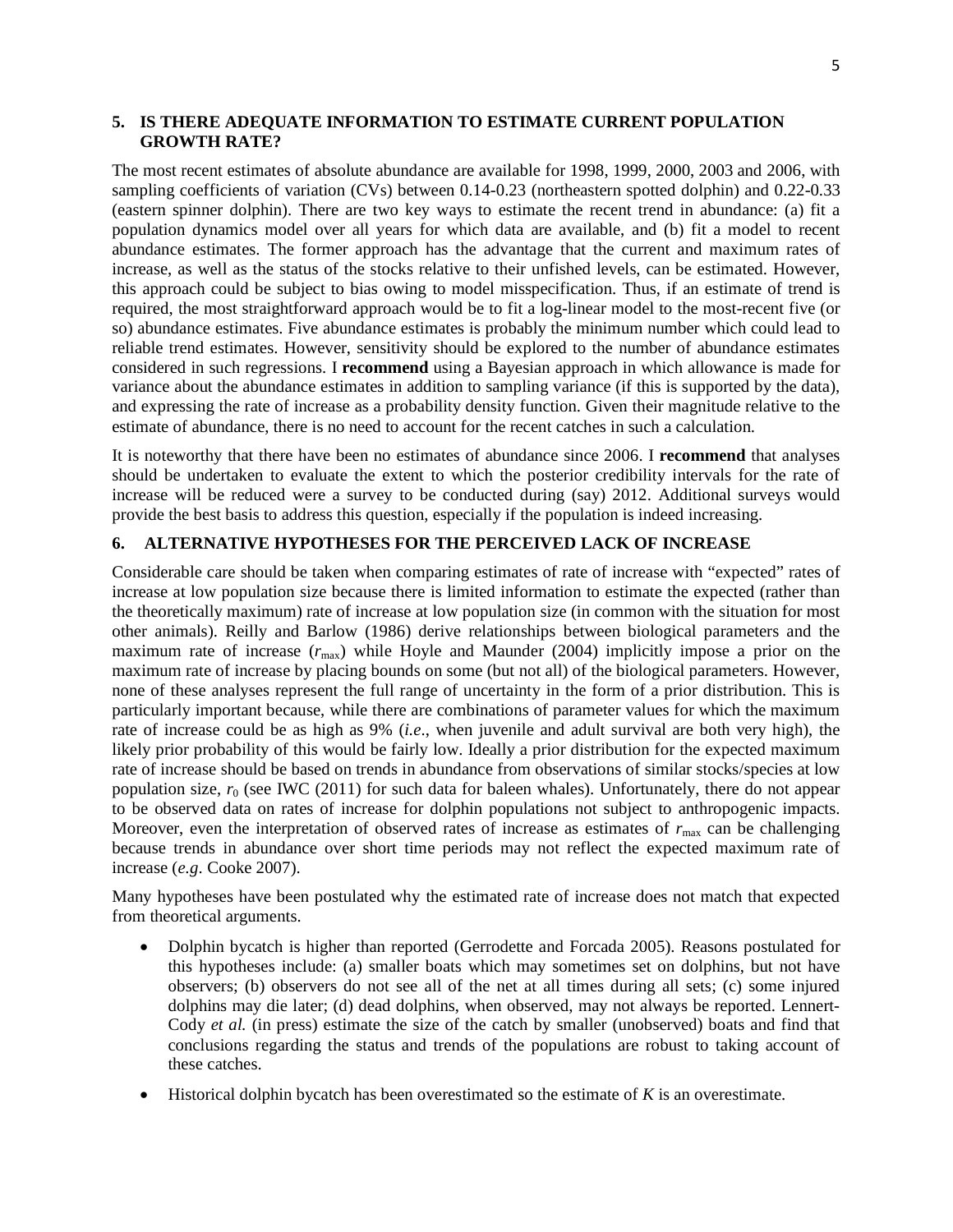- <span id="page-7-0"></span>• Unobserved mortality of orphaned calves when lactating females are killed without their calves (Archer *et al*. 2004; Gerrodette and Forcada 2005).
- Chasing and capturing may increase mortality (Gerrodette and Forcada 2005).
- Productivity (generally quantified by the rate of increase in the limit of zero population size and carrying capacity) has declined for some unknown (anthropogenic or environmental) reason.

There is indirect evidence from observations of the proportion of females with calves (Cramer *et al*. 2008) that calf production for both eastern spinner and northeastern spotted dolphins has declined over time, which lends support to some of the above hypotheses. However, the data concerned have yet to be integrated into a model-based assessment.

Many analyses (see Table 1) have explored some of these hypotheses, but this has not been done in a systematic way. The ideal way forward is to develop a modelling framework that is capable of representing all of the various hypotheses. If I was to develop such a framework, I would start with an age- and stage-structured population dynamics model such as that of Hoyle and Maunder (2004) with the following features:

- The analysis would be based on Bayesian methods so that (a) the influence of the data can be quantified by the change between the prior and posterior distributions for key model outputs, and (b) the uncertainty associated with the model outputs can be quantified. Care needs to be taken when developing the prior distributions that they are coherent and that carrying capacity is a stable equilibrium point (see Brandon *et al*. (2007) for how these issues have been addressed in assessments for the Bering-Chukchi-Beaufort Seas stock of bowhead whales).
- Prior distributions would be imposed on the biological parameters of the model.
- The model would be able to fit to all available data sources (indices of abundance, catches, stage proportions, proportion of females with calves, tuna vessel observer data (TVOD)).
- The model would allow key parameters (*e.g*. carrying capacity, survival) to change over time.
- Process error in the dynamics would be considered. Possible ways to include process error are to impose it on natural mortality or fecundity/calf mortality (as is the case at present). Rather than assuming that fecundity/calf mortality is log-normally distributed, this mortality should be modelled using the approach of Taylor *et al*. (in press).
- The model would allow additional mortality to be related to effort or catches.

Analyses would be undertaken for a range of models which capture (to the extent possible) the identified hypotheses. Each analysis would be evaluated for model fit (*e.g*. using posterior predictive distributions) and the analyses which are not rejected on this basis considered as the basis for inference. Wade *et al*. (2002, 2007) and Brandon and Wade (2006) illustrate how Bayesian model selection and model averaging techniques can be applied to evaluate the evidence in favour of different population dynamic hypotheses. Given the limited data, it will also be important to consider retrospective analyses.

# **7. RECOMMENDATIONS FOR FUTURE ANALYSES**

The following recommendations related to future analyses arise from this review:

1. The assessments provided by the IATTC staff (*e.g.* Anonymous 2006, 2009) seem to have been conducted very quickly and I found the methods poorly described and insufficient diagnostics provided. A Terms of Reference document for stock assessments should be developed. This document would outline the expectations for what should be included in assessment reports, including how data should be reported, what model outputs are to be provided, and the approaches used to evaluate model fit and model behaviour. Such documents have been developed for assessments of groundfish and coastal pelagic species off the US west coast, and these documents could form the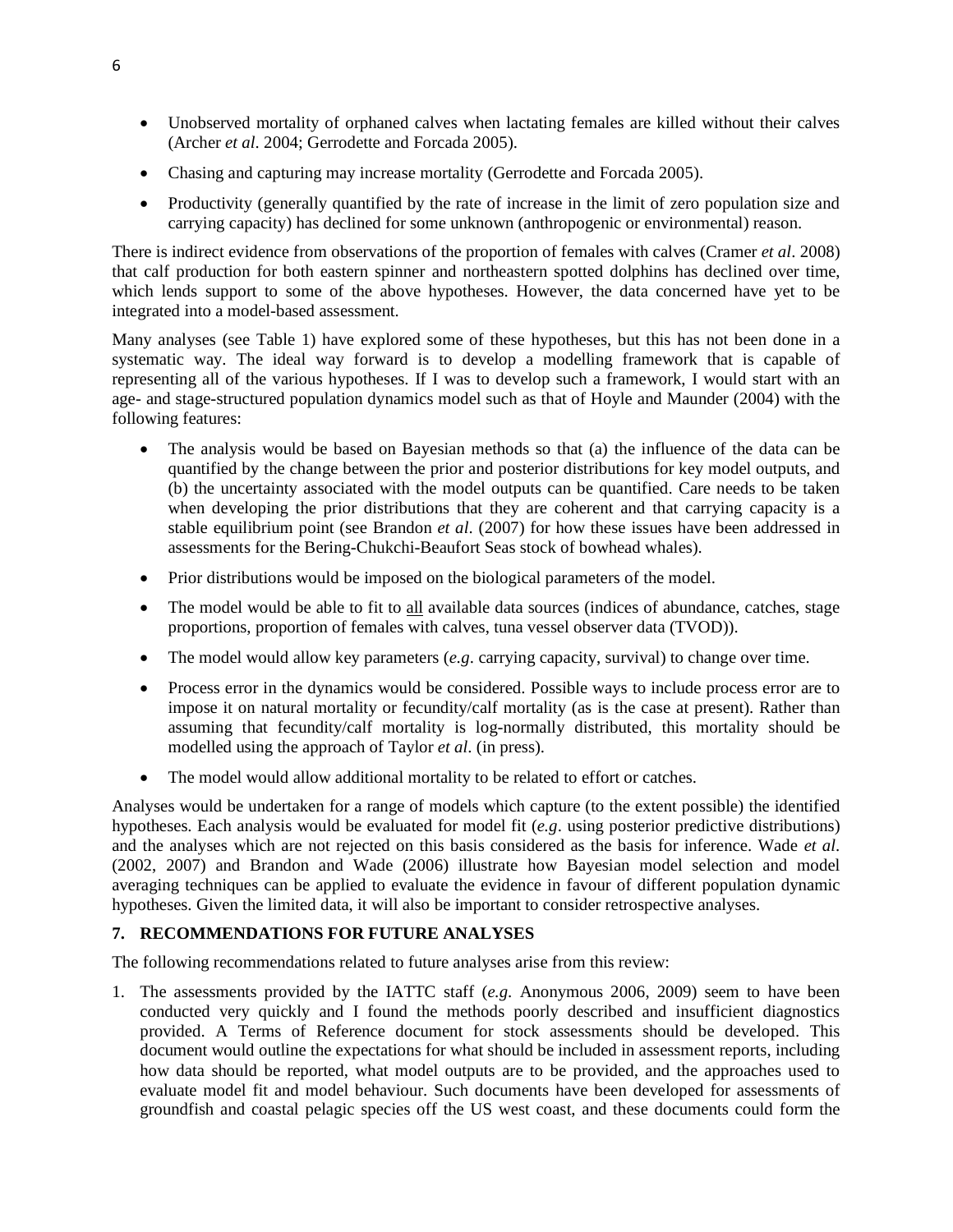basis for a Terms of Reference document for eastern Pacific Ocean dolphin assessments.

- <span id="page-8-0"></span>2. The current approach to evaluating possible hypotheses for the (possible) lack of recovery of the eastern stock of spinner dolphins and of the northeastern stock of the spotted dolphins has tended to be haphazard (see Table 1). The assessments have tended not to start from the set of available hypotheses and developed models to capture those hypotheses within a single modelling framework to allow model selection and model averaging approaches to be applied. A workshop should be conducted to identify (a) a broad set of hypotheses regarding the dynamics of these dolphin stocks, (b) a set of mathematical models which can (to the extent possible) represent them, and (c) what data are available to parameterize the models. A second workshop should be conducted to review the resulting assessment within a framework in which additional analyses can be requested by a Review Panel.
- 3. A modelling framework based on an age- and stage-structured population dynamics model should be developed within a Bayesian framework so that the available data and hypotheses can be represented in a single model structure.
- 4. If an estimate of trend is required, the most straightforward approach would be to fit a log-linear model to the most-recent few abundance estimates. Such an analysis should be conducted using a Bayesian approach in which allowance is made for variance about the abundance estimates in addition to sampling variance.
- 5. Analyses should be undertaken to evaluate the extent to which the posterior credibility intervals for the rate of increase will be reduced were a survey to be conducted during (say) 2012.

#### **Acknowledgements**

Mark Maunder (IATTC) provided answers to some technical questions which arose during the review.

### **Other references**

Archer F, Gerrodette T, Chivers S, and A. Jackson 2004. Annual estimates of the unobserved incidental kill of pantropical spotted dolphin (*Stenella attenuata attenuata*) calves in the tuna purse-seine fishery of the eastern tropical Pacific. *Fishery Bulletin* 102:233–244.

Brandon, J. and P.R. Wade. 2006. Assessment of the Bering-Chukchi-Beaufort Seas stock of bowhead whales using Bayesian model averaging. *Journal of Cetacean Research and Management.* 8: 225-239.

Brandon, J.R., Breiwick, J.M., Punt. A.E. and P.R. Wade. 2007. Constructing a coherent joint prior while respecting biological bounds: application to marine mammal stock assessments. *ICES Journal of Marine Science* 64: 1085-1100.

Cooke, J.G. 2007. The influence of environmental variability on baleen whale sustainable yield curves. Paper SC/N07/MSYR1 presented to the MSYR Workshop, Seattle, USA, 16-19 November 2007 (unpublished). 19pp.

IWC. 2011. Report of the Third Intersessional Workshop on the Review of MSYR for Baleen Whales. *Journal of Cetacean Research and Management* 12 (Suppl.) 401-411.

Taylor, I.G., Gertseva, V., Methot, R.D., and M.N. Maunder. In press. A stock-recruitment relationship based on pre-recruit survival, illustrated with application to spiny dogfish shark. *Fisheries Research* 00: 00-00.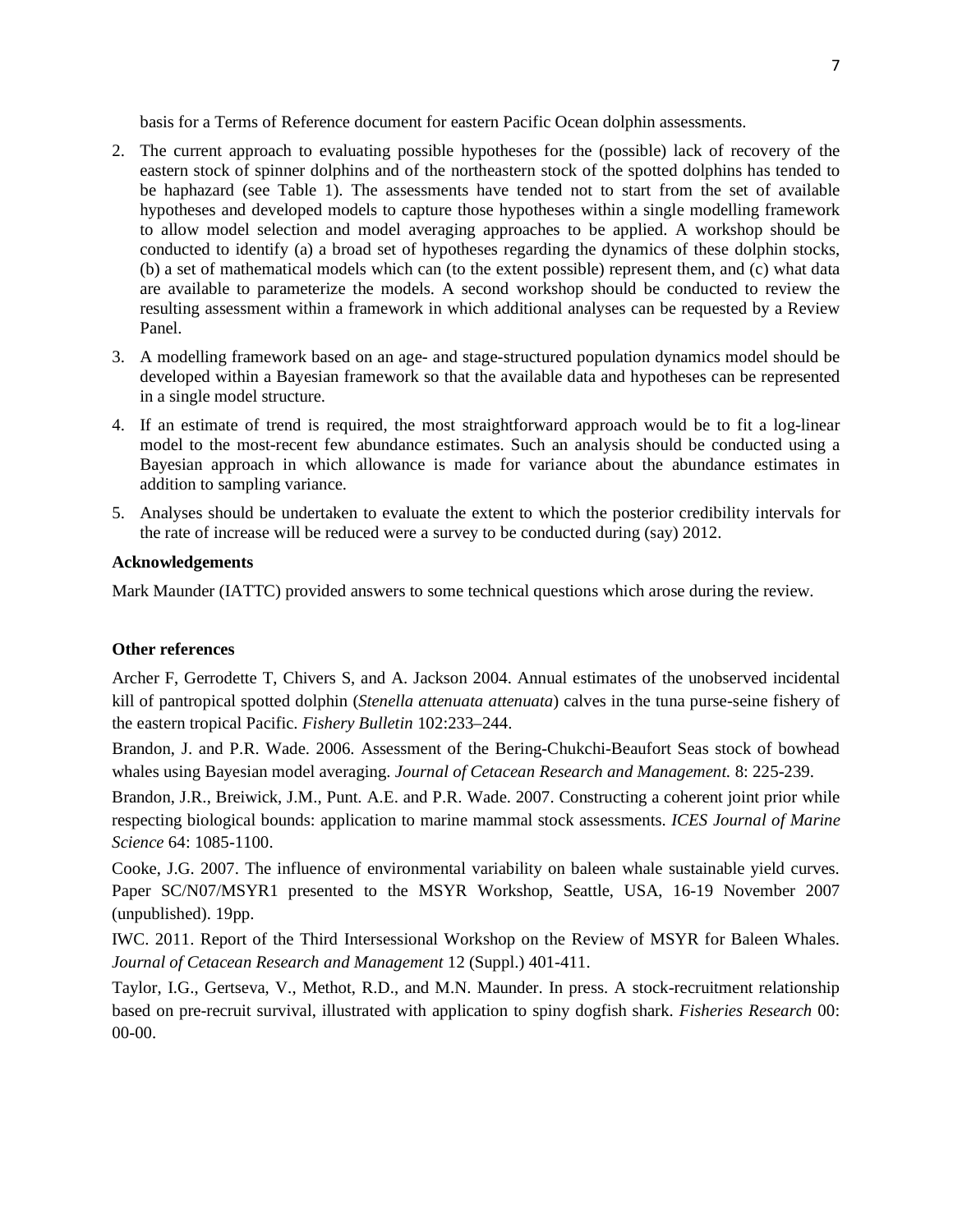| <b>Scenario</b>                                                                     | Age-aggregated |                    | Age-structured |              |
|-------------------------------------------------------------------------------------|----------------|--------------------|----------------|--------------|
|                                                                                     | ML             | <b>Bayes</b>       | ML             | <b>Bayes</b> |
| Baseline*                                                                           | $X^{a,e}$      | $X^{a,d,f}$        | $X^{b,c}$      | $X^{b,c,d}$  |
| Logistic production function $(z = 1)$                                              | $X^a$          | $X^a$              |                |              |
| Uncertainty in catch                                                                | $X^a$          | $X^a$              |                |              |
| Random error in bycatch                                                             | $X^a$          | $X^a$              |                |              |
| Alternative catch series based on accounting for mis-<br>reporting by small vessels | $X^{a,e}$      |                    |                |              |
| Pre-specified bias in catch                                                         | $X^a$          | $X^{\text{a,d,f}}$ |                |              |
| Estimated bias in catches                                                           | $X^a$          | $X^a$              |                |              |
| Process error in surplus production                                                 | $X^a$          | $X^a$              |                |              |
| Process error in surplus production $\&$ logistic production<br>function            |                | $X^b$              |                |              |
| Pre-specified levels of $r$ , the intrinsic rate of growth                          | $X^{a,e}$      | $X^a$              |                |              |
| Change in $r$ in some years (e.g. 1993)                                             | $X^a$          | $X^{\text{a,d,f}}$ |                |              |
| Change in K in some years $(e.g. 1990)$                                             | $X^a$          | $X^{\text{a,d,f}}$ |                |              |
| Annual mortality rate changes with sets                                             |                | $X^d$              |                |              |

<span id="page-9-0"></span>Table 1. Overview of the scenarios [sensitivity tests] considered in the past

\* Theta-logistic model, time-invariant parameters, known bycatch, no process error

a: IATTC (2009); b: IATTC (2006); c: Hoyle and Maunder (2004); d: Wade *et al*. (2002); e: Lennert-Cody *et al*. (in press); f: Wade *et al*. (2007)

### **Appendix A**

#### **TERMS OF REFERENCE**

- 1. Review the population assessment model methodology, evaluate whether the model assumptions are appropriate, and identify alternative model assumptions.
- 2. Evaluate whether the sensitivity analyses are adequate and identify alternative sensitivity analyses.
- 3. Determine whether there is adequate information to estimate the current population growth rate.
- 4. Evaluate which hypotheses for the perceived lack of increase in abundance are supported by the data.
- 5. Recommend analyses that are needed to better understand the population assessment model and to evaluate the alternative hypotheses.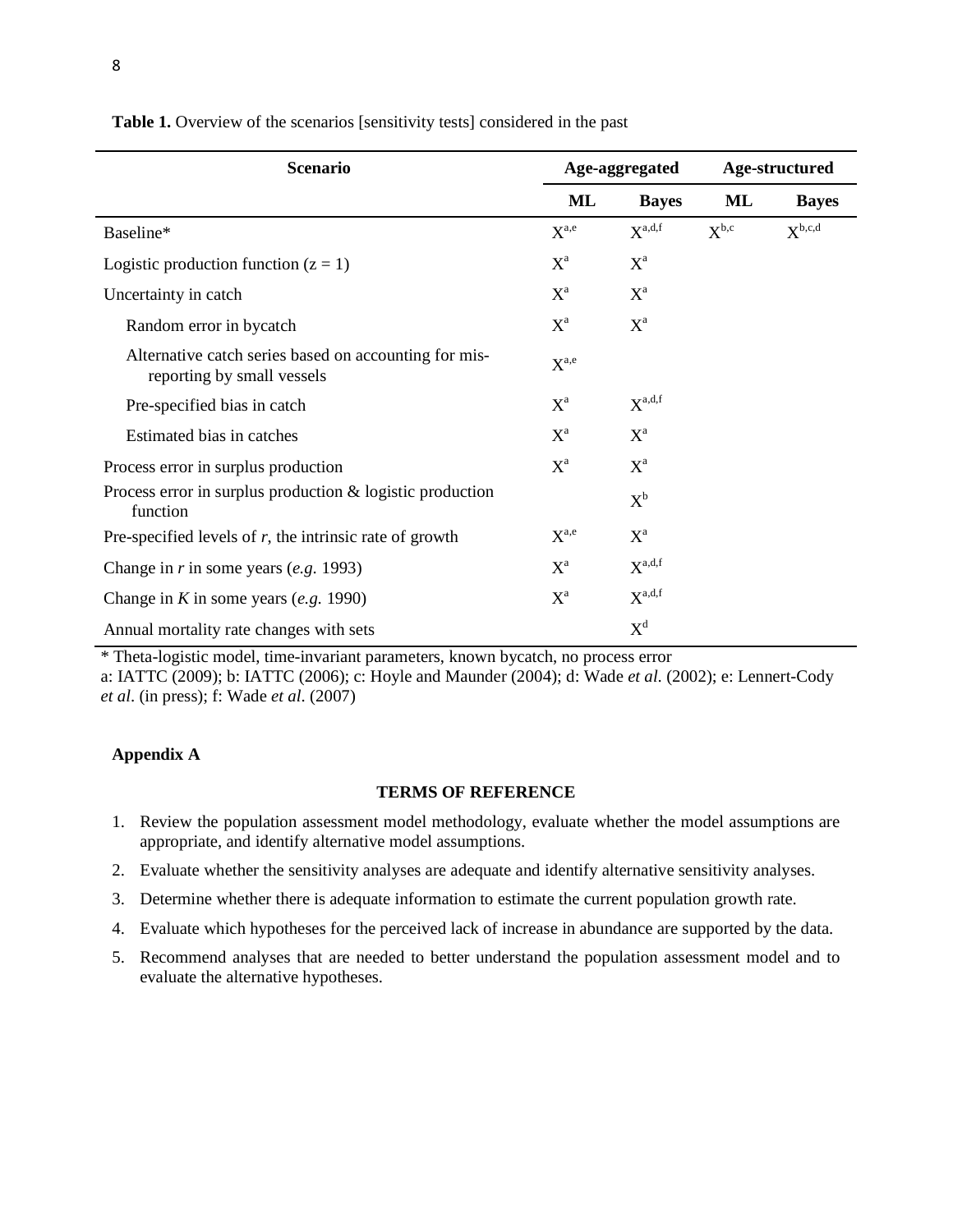#### <span id="page-10-0"></span>**Appendix B**

#### **DOCUMENTS REVIEWED**

Anonymous. 2006. Technical Workshop on Calculating  $N_{MIN}$  for the Dolphin Stocks of the Eastern Pacific Ocean. IATTC Special Report 14. 35pp.

Anonymous. 2009. Updated estimate of N<sub>MIN</sub> and stock mortality limits. Document SAB-07-05 presented to the 7<sup>th</sup> Meeting of the Scientific Advisory Board of International Dolphin Conservation Program. 12pp.

Cramer, K.L., Perryman, W.L. and T. Gerrodette. 2008. Declines in reproductive output in two dolphin populations depleted by the yellowfin tuna purse-seine fishery. *Marine Ecology Progress Series* 369: 273-285.

Gerrodette, T. and J. Forcada. 2005. Non-recovery of two spotted and spinner dolphin populations in the eastern tropical Pacific Ocean. *Marine Ecology Progress Series* 291: 1-21.

Gerrodette, T., Watters, G., Perryman, W. and L. Balance. 2008. Estimates of 2006 dolphin abundance in the Eastern Tropical Pacific, with revised estimates from 1986-2003. NOAA Technical Memorandum NOAA-TM-NMFS-SWFSC-422. 39pp.

Hoyle, S.D. and M.N. Maunder. 2004. A Bayesian integrated population dynamics model to analyse data for protected species. *Animal Biodiversity and Conservation* 27: 247-266.

Lennert-Cody, C.E., Rusin, J.D., Maunder, M.N., Delgado, E.D.L. and P.K. Tomlinson. In review. Studying small purse-seine vessel fishing behaviour with tuna catch data: implications for eastern Pacific Ocean dolphin conservation. *Marine Mammal Science*. 00: 00-00.

Lo, N.C.H. and T.D. Smith. 1985. Incidental mortality of dolphins in the Eastern Tropical Pacific, 1959- 72. Fishery Bulletin 84: 27-34.

Reilly, S.B. and J. Barlow. 1985. Rates of increase in dolphin population size. *Fishery Bulletin* 84: 527-533.

Smith, T.D. and N.C.H. Lo. 1983. Some data on dolphin mortality in the Eastern Tropical Pacific tuna fishery prior to 1970. NOAA Technical Memorandum NOAA-TM-NMFS-SWFSC-34. 27 pp.

Wade, P.R. 1991. Estimation of historical population size of eastern spinner dolphins. NOAA Administrative Report LJ-91-12. 23pp.

Wade, P.R. 1993. Estimation of historical population size of the eastern spinner dolphin (*Stella longirostris orientalis*). *Fishery Bulletin* 91: 775-787.

Wade, P.R. 1994. Revised estimates of incidental kill of dolphins (Delphinanidae) by the purse-seine tuna fishery in the eastern tropical Pacific, 1959-1972. *Fishery Bulletin* 93: 345-354.

Wade, P.R., Reilly, S.B. and T. Gerrodette. Assessment of the population dynamics of the northeastern offshore spotted and the eastern spinner dolphin populations through 2002. NOAA Administrative Report LJ-02-13. 58pp.

Wade, P.R., Watters, G.M., Gerrodette, T. and S.B. Reilly. 2007. Depletion of spotted and spinner dolphins in the eastern tropical Pacific: modelling hypotheses for their lack of recovery. *Marine Ecology Progress Series* 343: 1-14.

Wahlen, B.E. 1985. Incidental dolphin mortality in the eastern tropical Pacific tuna fishery, 1973 through 1978. *Fishery Bulletin* 84: 559-569.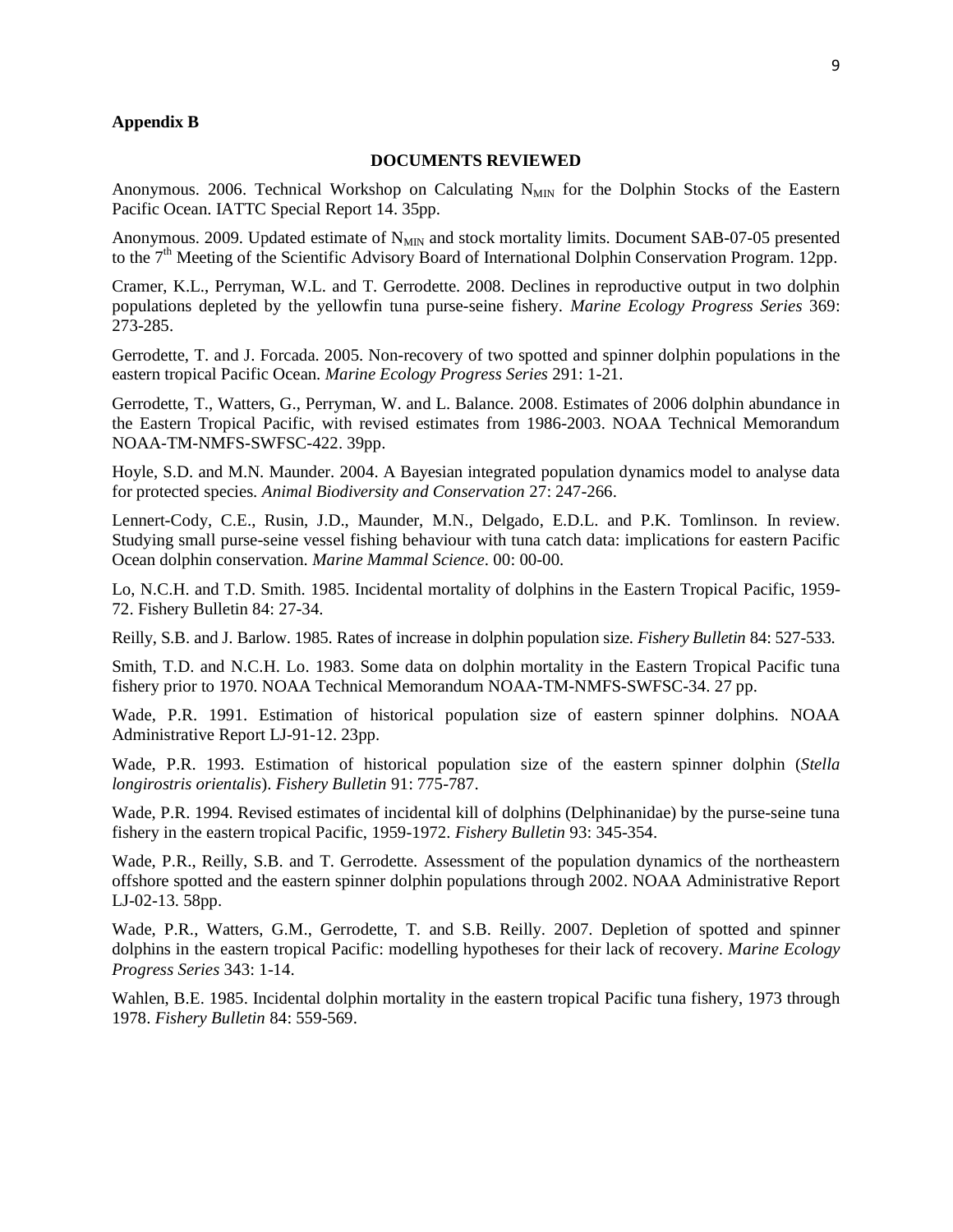#### <span id="page-11-0"></span>**Appendix C**

#### **BIOGRAPHY**

**André E. Punt** is a Professor in the School of Aquatic and Fishery Sciences at the University Washington, Seattle, USA and currently the Director of the School. He received his B.Sc, M.Sc and Ph.D. in Applied Mathematics at the University of Cape Town, South Africa. Before joining the University of Washington, Dr Punt was a Principal Research Scientist with the CSIRO Division of Marine and Atmospheric Research in Australia. Dr. Punt has been involved in stock assessment and fisheries management for over 25 years and has been recognized for his contributions in this area with awards from CSIRO, the University of Washington, the Australian Society for Fish Biology, and the American Fisheries Society. The research undertaken by Dr. Punt and the MPAM (Marine Population and Management) group at the University of Washington relates broadly to the development and application of fisheries stock assessment techniques, bioeconomic modelling, and the evaluation of the performance of stock assessment methods and harvest control rules using the Management Strategy Evaluation approach. Currently, projects that Dr. Punt is undertaking with his research group include integrating genetic methods with traditional fisheries management approaches, assessment and management methods for data-poor methods, and understanding the impact of climate change and environmental variation on the performance of assessment and management methods. Dr. Punt has conducted stock assessments for a wide range of species, ranging from anchovies and sardines, to groundfish, tunas, and cetaceans. Dr. Punt has published over 240 papers in the peer-reviewed literature, along with over 400 technical reports. He was recently a member of a National Research Council panel on evaluating the effectiveness of fish stock rebuilding in the United States. Dr Punt is currently a member of the Scientific and Statistical Committee of the Pacific Fishery Management Council, the advisory committee for Center for the Advancement of Population Assessment Methodology, the Crab Plan Team of the North Pacific Fishery Management Council, and the Scientific Committee of the International Whaling Commission.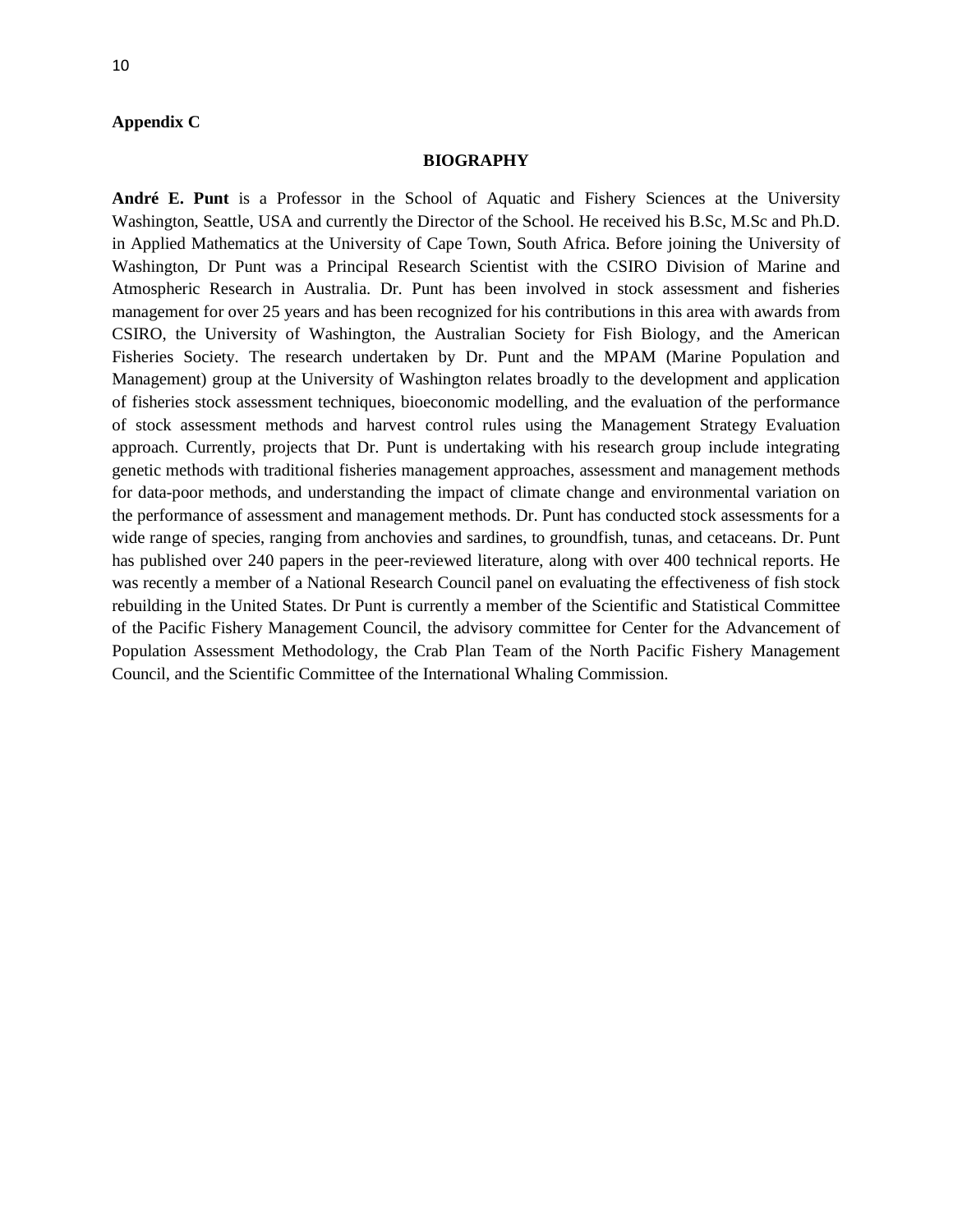# <span id="page-12-0"></span>**ANÁLISIS INDEPENDIENTE DE LA EVALUACIÓN DE LAS POBLACIONES DE DELFINES EN EL OPO**

## André E. Punt

## **1. RESUMEN EJECUTIVO**

- a. Los tipos de modelos aplicados a las poblaciones de delfines del Océano Pacífico oriental son apropiados (y consistentes con aquellos usados para las evaluaciones de las poblaciones de otros mamíferos marinos). No obstante, no se ha realizado una evaluación sistemática de las bases de los supuestos en los que se basan estas evaluaciones, y las pruebas de sensibilidad realizadas (aunque bastante exhaustivas) no están particularmente estrechamente vinculadas con las hipótesis propuestas para la falta aparente de recuperación de estas poblaciones.
- b. Si se precisa una estimación de tendencia, el enfoque más sencillo sería ajustar un modelo logarítmico lineal a las estimaciones de abundancia más recientes.
- c. Se debería realizar un taller para identificar (a) un conjunto amplio de hipótesis sobre la dinámica de estas poblaciones de delfines, (b) un conjunto de modelos matemáticos que pueden (al grado posible) representarlos, y (c) cuáles datos están disponibles para parametrizar los modelos. Se debería realizar un segundo taller para analizar la evaluación resultante en un marco en el cual análisis adicionales pueden ser solicitados por un Panel de Revisión.
- d. Revisiones futuras de las evaluaciones de las poblaciones de delfines serían mejoradas si se desarrollase un documento de Términos de referencia.

## **2. INTRODUCCIÓN**

Evaluaciones de las poblaciones de varios delfines han sido realizadas por el personal de la CIAT y otros científicos pertinentes a lo largo de varios años. Los resultados de estas evaluaciones han explorado la condición de la población relativa a los umbrales incluidos en la Ley de Protección de Mamíferos Marinos (MMPA) de EE.UU., las tasas máxima y actual de incremento de abundancia, y los factores que podrían estar obstaculizando la tasa de recuperación. La presente revisión considera la metodología de evaluación aplicada para evaluar la condición y las tendencias de la población oriental del delfín tornillo (*Stenella longirostris*) y de la población nororiental del delfín manchado (*S. attenuata*) en el Océano Pacífico oriental (OPO).

En el Anexo A se presentan los términos de referencia de la presente revisión, y en el Anexo B se detallan los documentos analizados. En las secciones siguientes se presentan los comentarios del revisor con respecto a cada uno de los cinco términos de referencia. Los modelos se basan en una variedad de fuentes de datos, principalmente capturas y estimaciones de abundancia de estudios de transectos lineales. La presente revisión no contempla los métodos usados para estimar las capturas y la abundancia.

# **3. METODOLOGÍA Y SUPUESTOS DE LA EVALUACIÓN**

Se ha aplicado una variedad de técnicas de evaluación a los datos de la población oriental del delfín tornillo y a aquellos de la población nordoriental del delfín manchado. Los análisis más sencillos implicaron el ajuste de modelos exponenciales (por ejemplo, Wade *et al*. 2002) y funciones de suavización (Anónimo 2006) a los datos de abundancia (y la detección de cambios en la pendiente exponencial). Se han aplicado varios modelos de dinámica poblacional a los datos de estas dos poblaciones. Wade (1991, 1993) aplicó un enfoque tipo « Hitter » para estimar el tamaño de la población relativa a la capacidad de carga, mientras que la mayoría de las otras evaluaciones se han basado en métodos de verosimilitud máxima, verosimilitud máxima penalizada, y bayesianos. Los métodos de evaluación aplicados a las poblaciones de delfines pueden ser categorizados de varias maneras, por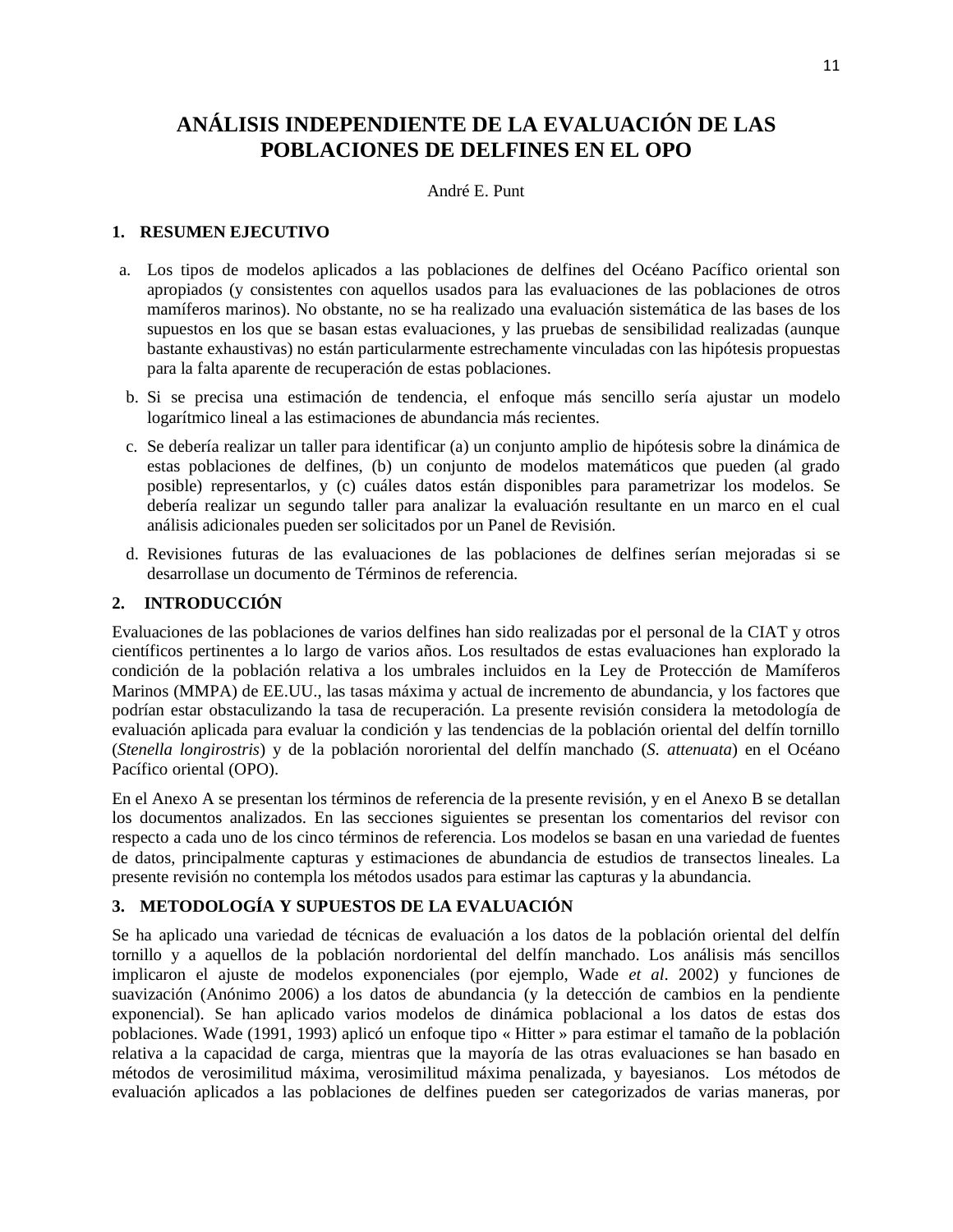<span id="page-13-0"></span>ejemplo, por si la dinámica poblacional es modelada con un modelo con edades agregadas (generalmente el modelo theta-logístico) o un modelo de dinámica poblacional basado en edad (etapa) y por el método de estimación de parámetros (técnicas de verosimilitud máxima, verosimilitud máxima penalizada, o bayesianas) (Tabla 1). La ventaja de los métodos bayesianos (y posiblemente de verosimilitud máxima) es que se puede incluir en los análisis información auxiliar (o previa).

Las versiones básicas de los modelos de dinámica poblacional suponen que los parámetros de la dinámica poblacional han sido constantes o han cambiado a un nuevo valor en un año especificado previamente. Tal como se señala en la Tabla 1, se han explorado una serie de supuestos, aunque ninguno de los modelos ha explorado la sensibilidad a la estructura de la población. Tomados en conjunto, los análisis previos han explorado una amplia variedad de supuestos. No obstante, la exploración de los supuestos no ha sido muy sistemática. (Wade *et al*. (2002) brindan la explicación más exhaustiva de los supuestos). La mayoría de las evaluaciones han usado solamente datos de captura y abundancia basados en estudios de transectos lineales. No obstante, existen otras fuentes de datos, y han sido incluidos en algunas de las evaluaciones.

La estructura de modelo más general aplicada a las dos poblaciones es descrita en el Anexo A de Anónimo (2009) y por Hoyle y Maunder (2004). La estructura de modelo en la que se basa el Anexo A de Anónimo (2009) toma en cuenta una función general de producción, la incertidumbre (tanto por sesgo como por imprecisión) con respecto a capturas, y el error de muestreo asociado a las estimaciones de abundancia. No obstante, el modelo en el Anexo A de Anónimo (2009) no está plenamente documentado y se presentan diagnósticos limitados. Además, algunos de los resultados no son realistas (por ejemplo, la figura A-2 de Anónimo (2009)). Los problemas particulares con la figura A-2 podrían haber sido superados con una distribución previa sobre la extensión plausible del cambio de la capacidad de carga (que existe un problema con este escenario – un cambio de capacidad de carga – fue señalado por Anónimo (2009)). Hoyle y Maunder (2004) basaron sus análisis en un modelo de dinámica poblacional estructurado por edad y etapa [color] ajustado a estimaciones de abundancia, datos de composición por edad de la captura, y datos estructurados por etapa. Los datos de edad no son, sin embargo, particularmente informativos, excepto con respecto al valor de mortalidad natural. No obstante, mientras que se toma en cuenta el error de proceso en Hoyle y Maunder (2004), no se toma en cuenta la incertidumbre con respecto a las capturas históricas (a diferencia del Anexo A de Anónimo (2009)). Además, solamente un subconjunto de los parámetros biológicos fue considerado incierto por Hoyle y Maunder (2004) (se supuso conocida la edad de madurez sexual). Finalmente, la varianza adicional fue modelada como efecto multiplicativo por Hoyle y Maunder (2004) (Ecuación 16), mientras que una variación adicional aditiva es más común.

Los ajustes de las versiones base del modelo logístico generalizado a los datos del delfín tornillo oriental (Figura 3 de Anónimo (2009)) parecen adecuados, pero el ajuste a los datos del delfín manchado nororiental (Figura 1 de Anónimo (2009)) está mal especificado porque los cinco últimos puntos de datos se encuentran todos por debajo de las predicciones del modelo (aunque las predicciones del modelo están todas incluidas en los intervalos de confianza de 95% para los datos). Esto sugiere que los modelos en los que se basa el Anexo A de Anónimo (2009) carecen de algún elemento clave (o el grado de variación de muestreo asociado con las estimaciones de abundancia es subestimado). El modelo de Hoyle y Maunder (2004) es capaz de ajustarse a las estimaciones de abundancia del delfín manchado nororiental (su Figura 4), pero la serie de tiempo usada es menos larga que aquella en la que se basaron los análisis de Anónimo (2009), por lo que no es posible evaluar cómo este enfoque se hubiera ajustado a los datos más recientes.

En general, los tipos de modelos aplicados son apropiados (y consistentes con aquellos usados para las evaluaciones de poblaciones de otros mamíferos marinos). No obstante (y tal como se enfatizará a continuación), no se ha realizado una evaluación sistemática del fundamento de los supuestos.

## **4. ¿SON SUFICIENTES LOS ANÁLISIS DE SENSIBILIDAD?**

Tal como se señaló anteriormente, han sido exploradas muchas combinaciones de factores, pero hasta la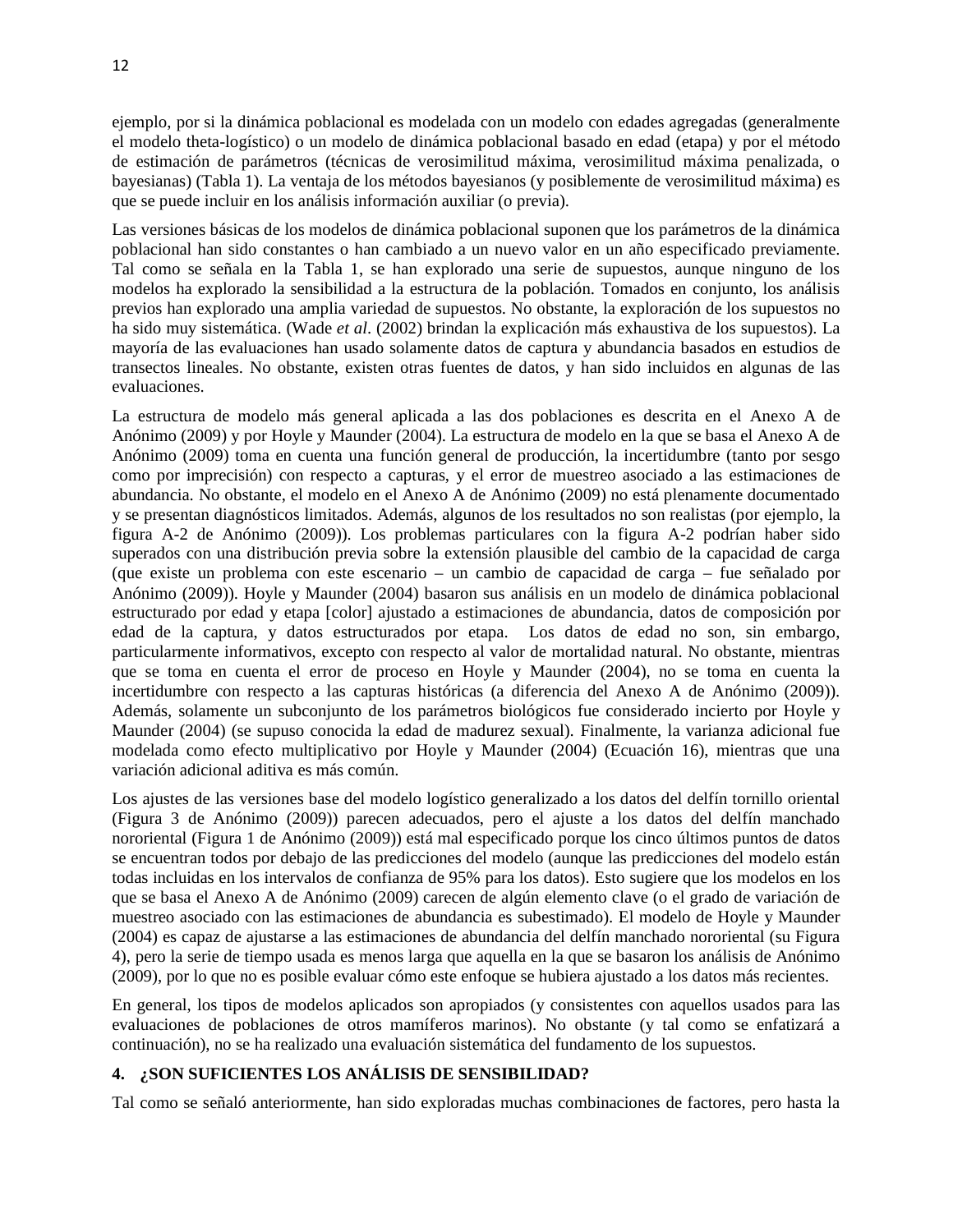<span id="page-14-0"></span>fecha: (a) varias de las hipótesis propuestas para explicar la tasa de incremento actual no pueden ser fácilmente vinculadas a aspectos subyacentes de los análisis de sensibilidad, y (b) la sensibilidad no ha sido explorada en el marco de un solo enfoque de modelo de dinámica poblacional / estimación estadística. Además, ningún análisis de sensibilidad ha explorado las implicaciones de la estructura espacial o poblacional, y si los límites postulados que definen las poblaciones incluyen una sola población de cada especie. En la Sección E se presentan comentarios adicionales sobre una forma de explorar más extensamente los supuestos y la sensibilidad de los resultados del modelo a dichos supuestos.

### **5. ¿EXISTE INFORMACIÓN SUFICIENTE PARA ESTIMAR LA TASA ACTUAL DE CRECIMIENTO DE LA POBLACIÓN?**

Las estimaciones más recientes de la abundancia absoluta están disponibles para 1998, 1999, 2000, 2003 y 2006, con coeficientes de variación (CV) de muestreo entre 0.14-0.23 (delfín manchado nororiental) y 0.22-0.33 (delfín tornillo oriental). Existen dos formas clave de estimar la tendencia reciente de la abundancia: (a) ajustar un modelo de dinámica poblacional durante todos los años para los cuales se dispone de datos, y (b) ajustar un modelo a las estimaciones de la abundancia reciente. El primer enfoque tiene la ventaja que las tasas de incremento actual y máxima, así como la condición de las poblaciones relativa a sus niveles sin pesca, pueden ser estimadas, pero podría estar sujeto a sesgos debido a una especificación errónea del modelo. Por lo tanto, si se precisa una estimación de tendencia, el enfoque más sencillo sería ajustar un modelo logarítmico lineal a las cinco (más o menos) estimaciones de abundancia más recientes. Cinco estimaciones de abundancia es probablemente el número mínimo que llevaría a estimaciones fiables de la tendencia. No obstante, se debería explorar la sensibilidad al número de estimaciones de abundancia considerado en este tipo de regresión. **Recomiendo** el uso de un enfoque bayesiano en el que se toma en cuenta la varianza alrededor de las estimaciones de abundancia además de la varianza de muestreo (si es que esto es apoyado por los datos), y expresar la tasa de incremento como función de densidad de probabilidad. En vista de su magnitud en relación con la estimación de abundancia, no hay necesidad de tomar en cuenta las capturas recientes en este tipo de cálculo.

Es de notar que no existen estimaciones de abundancia posteriores a 2006. **Recomiendo** que se emprendan análisis para evaluar el grado al cual los intervalos de credibilidad posterior correspondientes a la tasa de incremento serán reducidos si se realizara un estudio durante (por ejemplo) 2012. Estudios adicionales brindarían la mejor base para abordar esta cuestión, especialmente si la población está en efecto creciendo.

## **6. HIPÓTESIS ALTERNATIVAS SOBRE LA FALTA DE INCREMENTO PERCIBIDA**

Se debería tomar cuidado considerable al comparar las estimaciones de tasas de incremento con las tasas de incremento « esperadas » con tamaños de población pequeños porque existe información limitada para estimar la tasa de incremento esperada (en lugar de la máxima teórica) con tamaños de población pequeños (al igual que con la mayoría de los animales). Reilly y Barlow (1986) derivan relaciones entre parámetros biológicos y la tasa máxima de incremento (*r*max) mientras que Hoyle y Maunder (2004) imponen implícitamente una distribución a priori sobre la tasa máxima de incremento al limitar algunos (pero no todos) de los parámetros biológicos. No obstante, ninguno de estos análisis representa la gama entera de incertidumbre en la forma de una distribución a priori. Esto es particularmente importante porque, mientras que existen combinaciones de valores de parámetros para los cuales la tasa de incremento máxima podría alcanzar hasta 9% (o sea, cuando la supervivencia tanto juvenil como adulta es muy alta), la probabilidad a priori verosímil de esto sería bastante baja. Idealmente una distribución a priori para la tasa de incremento máxima esperada debería estar basada en tendencias de la abundancia de observaciones de poblaciones/especies en tamaños de población bajos,  $r_0$  (ver IWC (2011) para datos de este tipo de ballenas barbadas). Desgraciadamente, no parecen existir datos observados sobre las tasas de incremento de poblaciones de delfines no sujetas a impactos antropogénicos. Además, hasta la interpretación de tasas de incremento observadas como estimaciones de *r*max puede ser difícil porque las tendencias de la abundancia durante períodos de tiempo cortos podrían no reflejar la tasa de incremento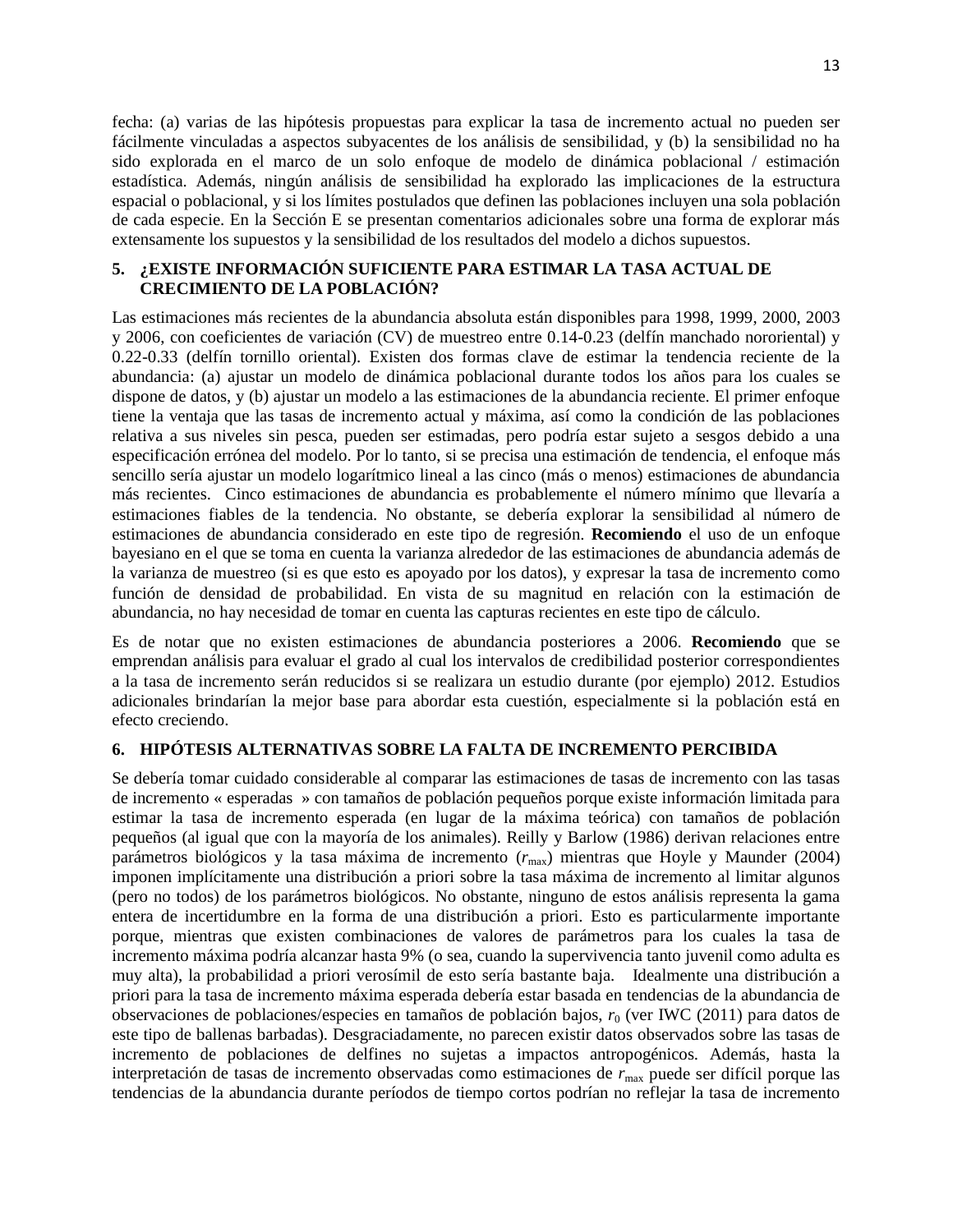máxima esperada (por ejemplo Cooke 2007).

Se han propuesto muchas hipótesis por qué la tasa de incremento esperada no corresponde a aquella esperada basada en argumentos teóricos.

- La captura incidental de delfines es mayor que la reportada (Gerrodette y Forcada 2005). Las razones postuladas para esta hipótesis incluyen: (a) buques pequeños que puedan a veces realizar lances sobre delfines, pero no llevan observadores; (b) los observadores no ven toda la red en todo momento durante todos los lances; (c) algunos delfines heridos mueren posteriormente; (d) delfines muertos observados no son siempre reportados. Lennert-Cody *et al.* (en prensa) estiman el tamaño de la captura por los buques pequeños (no observados) y descubren que las conclusiones con respecto a la condición y las tendencias de las poblaciones son robustas a la inclusión de estas capturas.
- La captura incidental histórica de delfines ha sido sobreestimada por lo que la estimación de *K* es una sobreestimación.
- Mortalidad no observada de crías huérfanas cuando hembras lactantes mueren sin sus crías (Archer *et al*. 2004; Gerrodette y Forcada 2005).
- La caza y la captura incrementan la mortalidad (Gerrodette y Forcada 2005).
- La productividad (generalmente cuantificada por la tasa de incremento en el límite de población de tamaño cero y capacidad de carga de tamaño cero) ha disminuido por algún motivo desconocido (antropogénico o ambiental).

Existen pruebas indirectas basadas en observaciones de la proporción de hembras con crías (Cramer *et al*. 2008) que la producción de crías de los delfines tornillo oriental y manchado nororiental ha disminuido a lo largo del tiempo, lo cual apoya algunas de las hipótesis citadas. No obstante, los datos pertinentes todavía no han sido integrados en una evaluación basada en un modelo.

Muchos análisis (ver tabla 1) han explorado algunas de estas hipótesis, pero esto no ha sido llevado a cabo de forma sistemática. La forma ideal de avanzar es desarrollar un marco de modelado que es capaz de representar todas las distintas hipótesis. Si yo desarrollara un marco de este tipo, comenzaría con un modelo de dinámica poblacional por edad y etapa tal como aquel de Hoyle y Maunder (2004), con las siguientes características:

- El análisis se basaría en métodos bayesianos para que (a) la influencia de los datos pueda ser cuantificada por el cambio entre las distribuciones a priori y posterior para los resultados clave del modelo, y (b) la incertidumbre asociada a los resultados del modelo pueda ser cuantificada. Se necesita tener cuidado al desarrollar las distribuciones a priori que sean coherentes y que la capacidad de carga sea un punto de equilibrio estable (ver en Brandon *et al*. (2007) cómo se abordaron estas cuestiones en las evaluaciones de la población de ballenas de Groenlandia de los mares de Bering-Chukchi-Beaufort).
- Las distribuciones a priori serían impuestas sobre los parámetros biológicos del modelo.
- El modelo podría ser ajustado a todas las fuentes de datos disponibles (índices de abundancia, capturas, proporciones por etapa, proporción de hembras con crías, datos de observadores en buques atuneros).
- El modelo permitiría a los parámetros clave (por ejemplo, capacidad de carga, supervivencia) cambiar a lo largo del tiempo.
- Se consideraría el error de proceso en la dinámica. Formas posibles de incluir el error de proceso son imponerla sobre la mortalidad natural o la fecundidad/mortalidad de crías (como es el caso actualmente). En lugar de suponer que la fecundidad/mortalidad de crías está distribuida de forma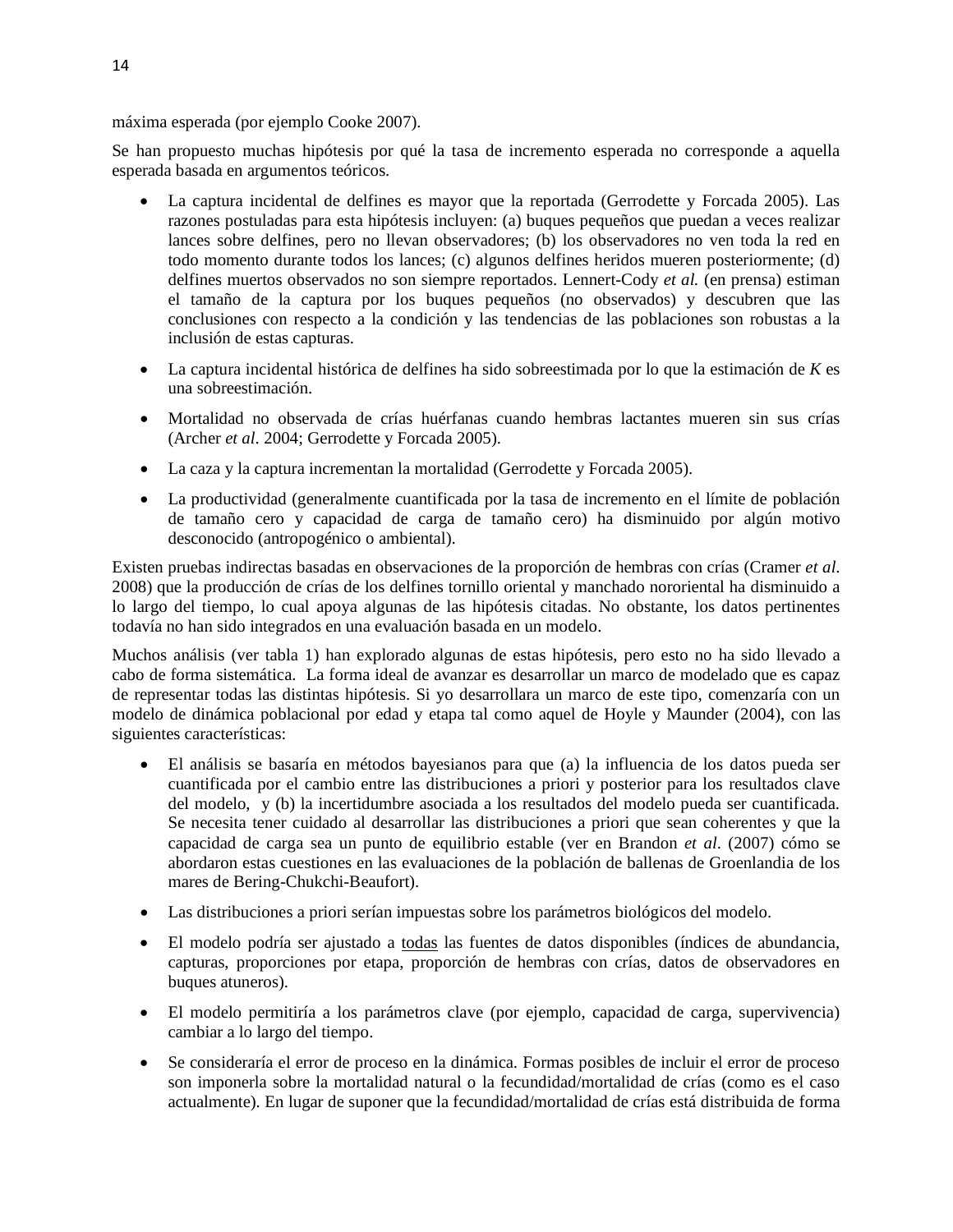<span id="page-16-0"></span>logarítmica normal, esta mortalidad debería ser modelada usando el método de Taylor *et al*. (en prensa).

• El modelo permitiría que la mortalidad adicional esté relacionada con esfuerzo o capturas.

Se realizarían análisis para una gama de modelos que capturan (al grado posible) las hipótesis identificadas. Se evaluaría para cada análisis el ajuste al modelo (por ejemplo, usando distribuciones predictivas posteriores) y se considerarían como base para la inferencia los análisis que no fuesen rechazados sobre esta base. Wade *et al*. (2002, 2007) y Brandon y Wade (2006) ilustran cómo la selección del modelo bayesiano y las técnicas de promediar modelos pueden ser aplicadas para evaluar las pruebas que apoyan distintas hipótesis sobre la dinámica poblacional. En vista de los datos limitados, será también importante considerar análisis retrospectivos.

# **7. RECOMENDACIONES PARA ANÁLISIS FUTUROS**

Las siguientes recomendaciones relacionadas con análisis futuros surgieron de la presente revisión:

- 1. Las evaluaciones proporcionadas por el personal de la CIAT (por ejemplo, Anónimo 2006, 2009) parecen haber sido realizadas muy rápidamente y los métodos me parecieron inadecuadamente descritos y los diagnósticos proporcionados insuficientes. Se debería desarrollar un documento de términos de referencia para las evaluaciones de poblaciones. Este documento describiría las expectativas de lo que se debería incluir en los informes de evaluación, incluyendo cómo reportar los datos, cuáles resultados se producirán de los modelos, y los enfoques usados para evaluar el ajuste y el comportamiento del modelo. Documentos de este tipo han sido desarrollados para las evaluaciones de peces de fondo y especies pelágicas costeras del litoral occidental de Estados Unidos, y estos documentos podrían formar la base de un documento de términos de referencia para las evaluaciones de los delfines del Océano Pacífico oriental.
- 2. El enfoque actual la evaluación de posibles hipótesis para la falta (posible) la recuperación de la población oriental del delfín tornillo y de la población nororiental del delfín manchado ha tendido a ser poco sistemático (ver Tabla 1). Las evaluaciones típicamente no han partido del conjunto de hipótesis disponibles y los modelos desarrollados para capturar esas hipótesis en un solo marco de modelado para permitir aplicar enfoques de selección del modelo y promediar modelos. Se debería realizar un taller para identificar (a) un conjunto amplio de hipótesis sobre la dinámica de estas poblaciones de delfines, (b) un conjunto de modelos matemáticos que puedan (al grado posible) representarlos, y (c) cuáles datos están disponibles para parametrizar los modelos. Se debería realizar un segundo taller para analizar la evaluación resultante en un marco en el cual análisis adicionales pueden ser solicitados por un Panel de Revisión.
- 3. Se debería desarrollar un marco de modelado basado en un modelo de dinámica poblacional por edad y etapa en un marco bayesiano para que que los datos e hipótesis disponibles puedan ser representados en una sola estructura de modelo.
- 4. Si se precisa una estimación de tendencia, el enfoque más sencillo sería ajustar un modelo logarítmico lineal a las estimaciones de abundancia más recientes. Un análisis de este tipo debería ser realizado usando un enfoque bayesiano en el cual se toma en cuenta la varianza alrededor de las estimaciones de abundancia además de la varianza de muestreo.
- 5. Se deberían realizar análisis para evaluar el grado al cual los intervalos de credibilidad posteriores de la tasa de incremento serían reducidos si se realizara un estudio durante (por ejemplo) 2012.

#### **Reconocimientos**

Mark Maunder (CIAT) proporcionó respuestas a ciertas dudas técnicas que surgieron durante la revisión.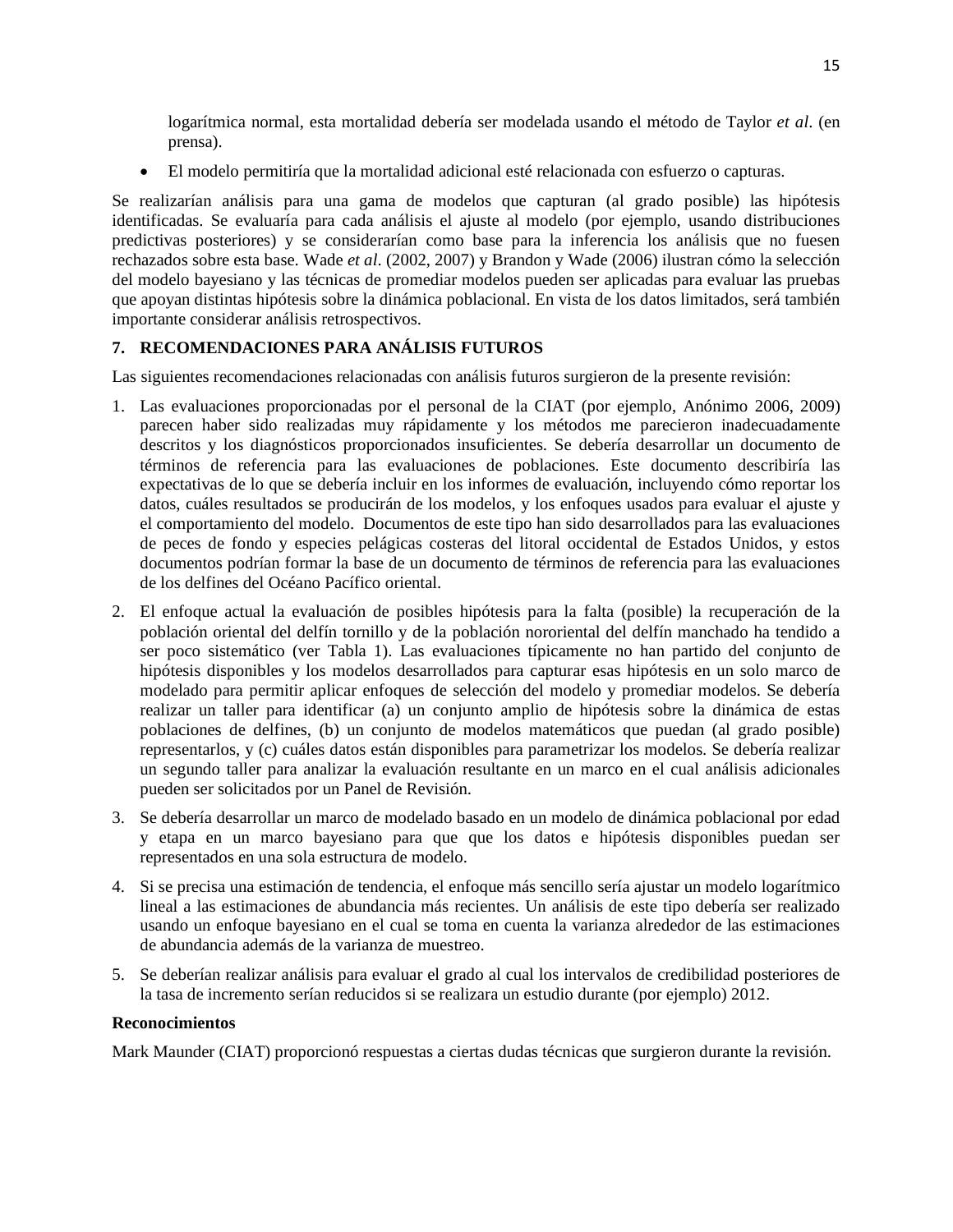### <span id="page-17-0"></span>**Otras referencias**

Archer F, Gerrodette T, Chivers S, y A. Jackson 2004. Annual estimates of the unobserved incidental kill of pantropical spotted dolphin (*Stenella attenuata attenuata*) calves in the tuna purse-seine fishery of the eastern tropical Pacific. *Fishery Bulletin* 102:233–244.

Brandon, J. y P.R. Wade. 2006. Assessment of the Bering-Chukchi-Beaufort Seas stock of bowhead whales using Bayesian model averaging. *Journal of Cetacean Research y Management.* 8: 225-239.

Brandon, J.R., Breiwick, J.M., Punt. A.E. y P.R. Wade. 2007. Constructing a coherent joint prior while respecting biological bounds: application to marine mammal stock assessments. *ICES Journal of Marine Science* 64: 1085-1100.

Cooke, J.G. 2007. The influence of environmental variability on baleen whale sustainable yield curves. Paper SC/N07/MSYR1 presented to the MSYR Workshop, Seattle, USA, 16-19 November 2007 (unpublished). 19pp.

IWC. 2011. Report of the Third Intersessional Workshop on the Review of MSYR for Baleen Whales. *Journal of Cetacean Research y Management* 12 (Suppl.) 401-411.

Taylor, I.G., Gertseva, V., Methot, R.D., y M.N. Maunder. En prensa. A stock-recruitment relationship based on pre-recruit survival, illustrated with application to spiny dogfish shark. *Fisheries Research* 00: 00-00.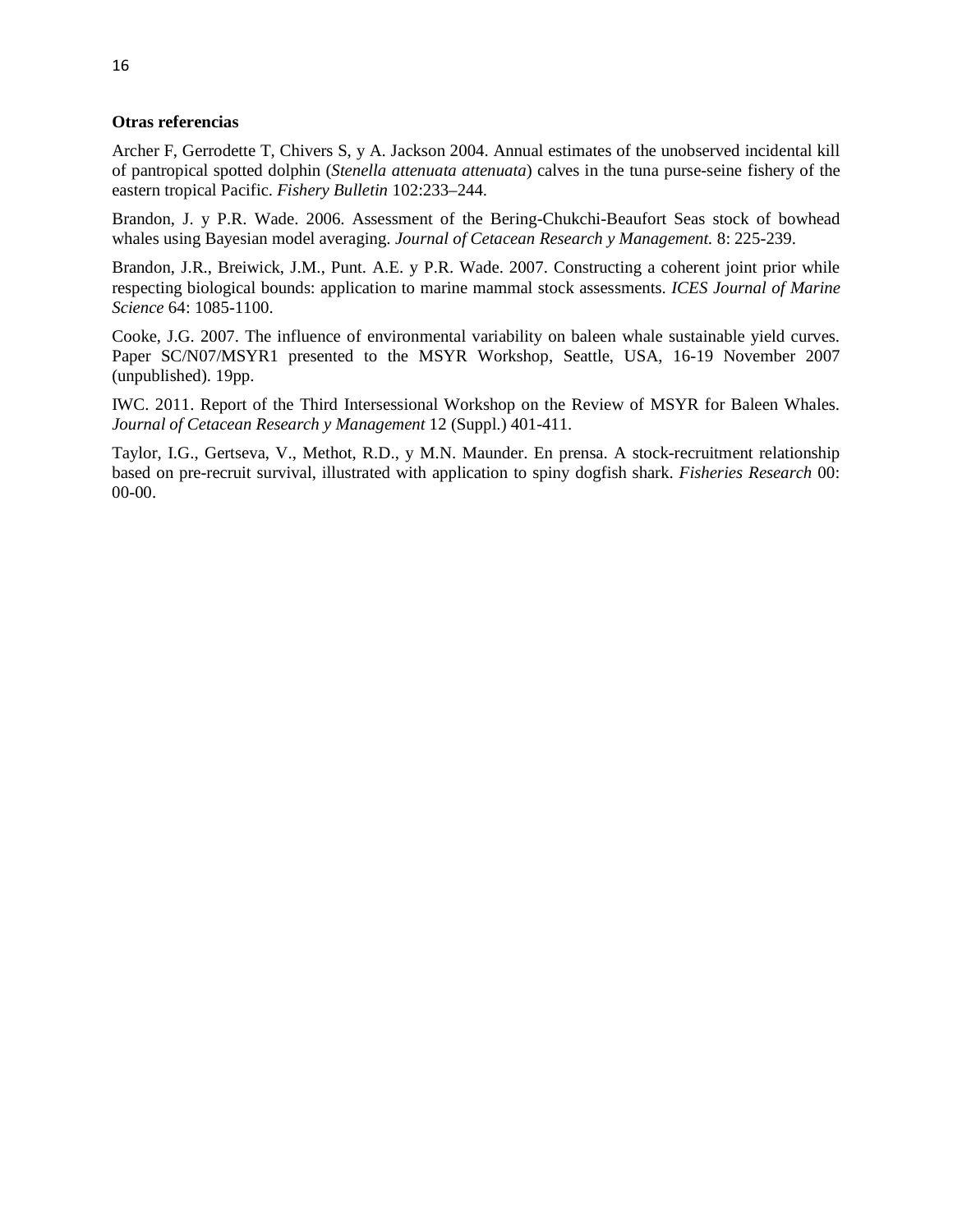| <b>Escenario</b>                                                                                  |                  | <b>Edades agregadas</b>   |                           | Por edad                    |  |
|---------------------------------------------------------------------------------------------------|------------------|---------------------------|---------------------------|-----------------------------|--|
|                                                                                                   | ML               | <b>Bayes</b>              | ML                        | <b>Bayes</b>                |  |
| Base*                                                                                             |                  | $X^{a,d,f}$               | $\mathbf{Y}^{\text{b,c}}$ | $\mathbf{v}^{\text{b,c,d}}$ |  |
| Función logística de producción ( $z = 1$ )                                                       |                  | $X^{\mathrm{a}}$          |                           |                             |  |
| Incertidumbre en la captura                                                                       |                  | $\mathrm{X}^{\mathrm{a}}$ |                           |                             |  |
| Error aleatorio en la captura incidental                                                          | $X^a$            | $\mathrm{X}^{\mathrm{a}}$ |                           |                             |  |
| Serie alternativa de capturas basada en consideración de<br>informes erróneos por buques pequeños | $X^{a,e}$        |                           |                           |                             |  |
| Sesgo preespecificado en la captura                                                               | $X^{\mathrm{a}}$ | $X^{\text{a,d,f}}$        |                           |                             |  |
| Sesgo estimado en las capturas                                                                    | $X^{\mathrm{a}}$ | $X^{\mathrm{a}}$          |                           |                             |  |
| Error de proceso en la producción excedente                                                       |                  | $\mathrm{X}^{\mathrm{a}}$ |                           |                             |  |
| Error de proceso en la producción excedente y función<br>logística de producción                  |                  | $\mathrm{X}^{\rm b}$      |                           |                             |  |
| Niveles preespecificados de $r$ , la tasa intrínseca de crecimiento                               |                  | $X^{\mathrm{a}}$          |                           |                             |  |
| Cambio en r en ciertos años (por ejemplo, 1993)                                                   |                  | $X^{a,d,f}$               |                           |                             |  |
| Cambio en $K$ en ciertos años (por ejemplo, 1990)                                                 |                  | $X^{a,d,f}$               |                           |                             |  |
| Tasa de mortalidad anual cambia con lances                                                        |                  | $X^d$                     |                           |                             |  |

<span id="page-18-0"></span>**Tabla 1.** Resumen de los escenarios [pruebas de sensibilidad] considerados en el pasado

\* Modelo theta-logístico, parámetros invariables con el tiempo, captura incidental conocida, sin error de proceso

a: CIAT (2009); b: CIAT (2006); c: Hoyle y Maunder (2004); d: Wade *et al*. (2002); e: Lennert-Cody *et al*. (en prensa); f: Wade *et al*. (2007)

### **Anexo A**

# **TÉRMINOS DE REFERENCIA**

- 1. Analizar la metodología del modelado de evaluación de poblaciones, evaluar si los supuestos del modelo son apropiados, e identificar supuestos alternativos.
- 2. Evaluar si los análisis de sensibilidad son adecuados e identificar análisis de sensibilidad alternativos.
- 3. Determinar si existe información suficiente para estimar la tasa actual de crecimiento de la población.
- 4. Evaluar cuáles hipótesis sobre la falta percibida de incremento de abundancia son apoyadas por los datos.
- 5. Recomendar análisis necesarios para comprender mejor el modelo de evaluación de poblaciones y evaluar las hipótesis alternativas.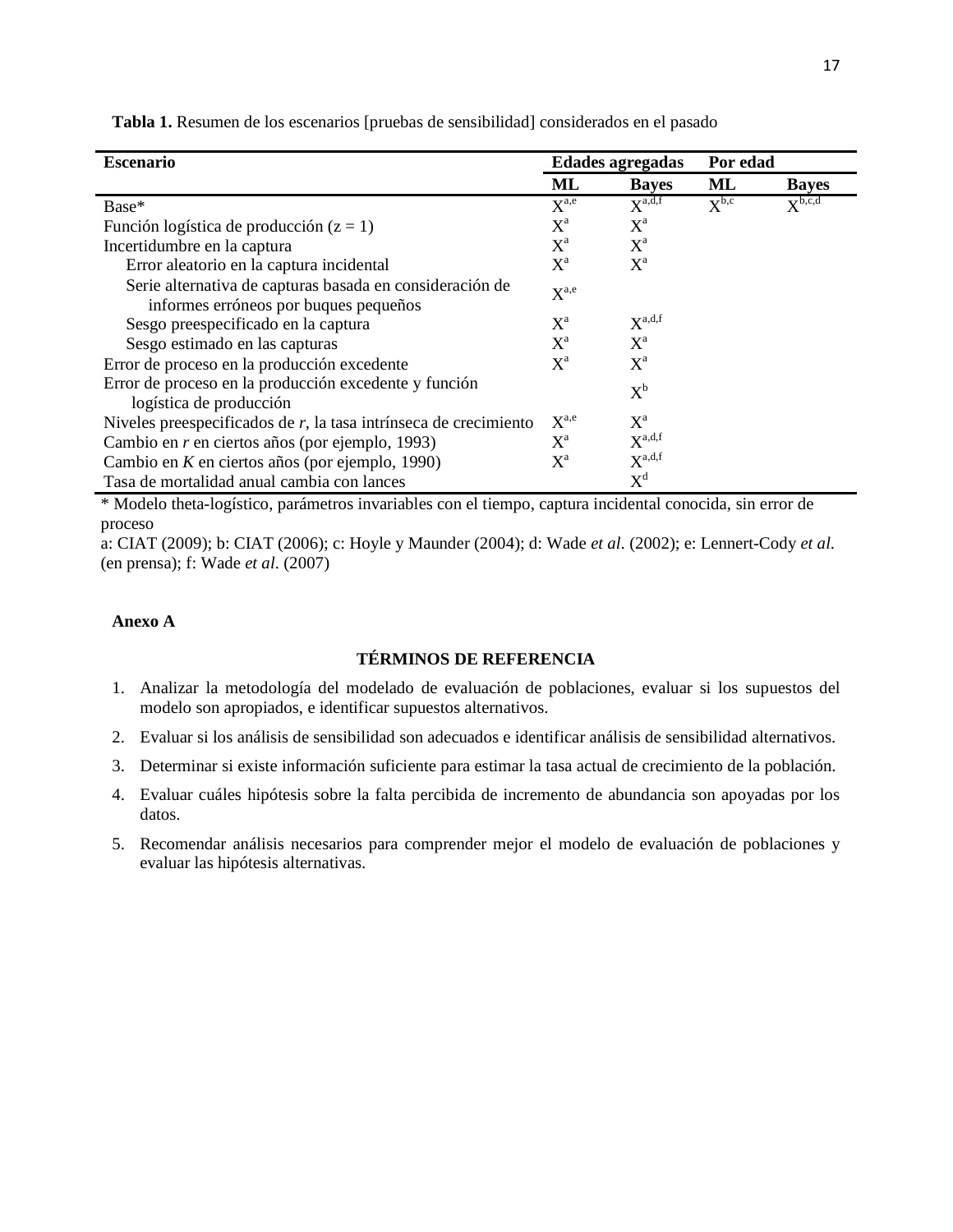### <span id="page-19-0"></span>**Anexo B**

### **DOCUMENTOS ANALIZADOS**

Anónimo. 2006. Technical Workshop on Calculating  $N_{MIN}$  for the Dolphin Stocks of the Eastern Pacific Ocean. IATTC Special Report 14. 35pp.

Anónimo. 2009. Updated estimate of N<sub>MIN</sub> and stock mortality limits. Document SAB-07-05 presented to the 7<sup>th</sup> Meeting of the Scientific Advisory Board of International Dolphin Conservation Program. 12pp.

Cramer, K.L., Perryman, W.L. y T. Gerrodette. 2008. Declines in reproductive output in two dolphin populations depleted by the yellowfin tuna purse-seine fishery. *Marine Ecology Progress Series* 369: 273-285.

Gerrodette, T. y J. Forcada. 2005. Non-recovery of two spotted and spinner dolphin populations in the eastern tropical Pacific Ocean. *Marine Ecology Progress Series* 291: 1-21.

Gerrodette, T., Watters, G., Perryman, W. y L. Balance. 2008. Estimates of 2006 dolphin abundance in the Eastern Tropical Pacific, with revised estimates from 1986-2003. NOAA Technical Memorandum NOAA-TM-NMFS-SWFSC-422. 39pp.

Hoyle, S.D. y M.N. Maunder. 2004. A Bayesian integrated population dynamics model to analyse data for protected species. *Animal Biodiversity y Conservation* 27: 247-266.

Lennert-Cody, C.E., Rusin, J.D., Maunder, M.N., Delgado, E.D.L. y P.K. Tomlinson. In review. Studying small purse-seine vessel fishing behaviour with tuna catch data: implications for eastern Pacific Ocean dolphin conservation. *Marine Mammal Science*. 00: 00-00.

Lo, N.C.H. y T.D. Smith. 1985. Incidental mortality of dolphins in the Eastern Tropical Pacific, 1959-72. Fishery Bulletin 84: 27-34.

Reilly, S.B. y J. Barlow. 1985. Rates of increase in dolphin population size. *Fishery Bulletin* 84: 527-533.

Smith, T.D. y N.C.H. Lo. 1983. Some data on dolphin mortality in the Eastern Tropical Pacific tuna fishery prior to 1970. NOAA Technical Memorandum NOAA-TM-NMFS-SWFSC-34. 27 pp.

Wade, P.R. 1991. Estimation of historical population size of eastern spinner dolphins. NOAA Administrative Report LJ-91-12. 23pp.

Wade, P.R. 1993. Estimation of historical population size of the eastern spinner dolphin (*Stella longirostris orientalis*). *Fishery Bulletin* 91: 775-787.

Wade, P.R. 1994. Revised estimates of incidental kill of dolphins (Delphinanidae) by the purse-seine tuna fishery in the eastern tropical Pacific, 1959-1972. *Fishery Bulletin* 93: 345-354.

Wade, P.R., Reilly, S.B. y T. Gerrodette. Assessment of the population dynamics of the northeastern offshore spotted and the eastern spinner dolphin populations through 2002. NOAA Administrative Report LJ-02-13. 58pp.

Wade, P.R., Watters, G.M., Gerrodette, T. y S.B. Reilly. 2007. Depletion of spotted and spinner dolphins in the eastern tropical Pacific: modelling hypotheses for their lack of recovery. *Marine Ecology Progress Series* 343: 1-14.

Wahlen, B.E. 1985. Incidental dolphin mortality in the eastern tropical Pacific tuna fishery, 1973 through 1978. *Fishery Bulletin* 84: 559-569.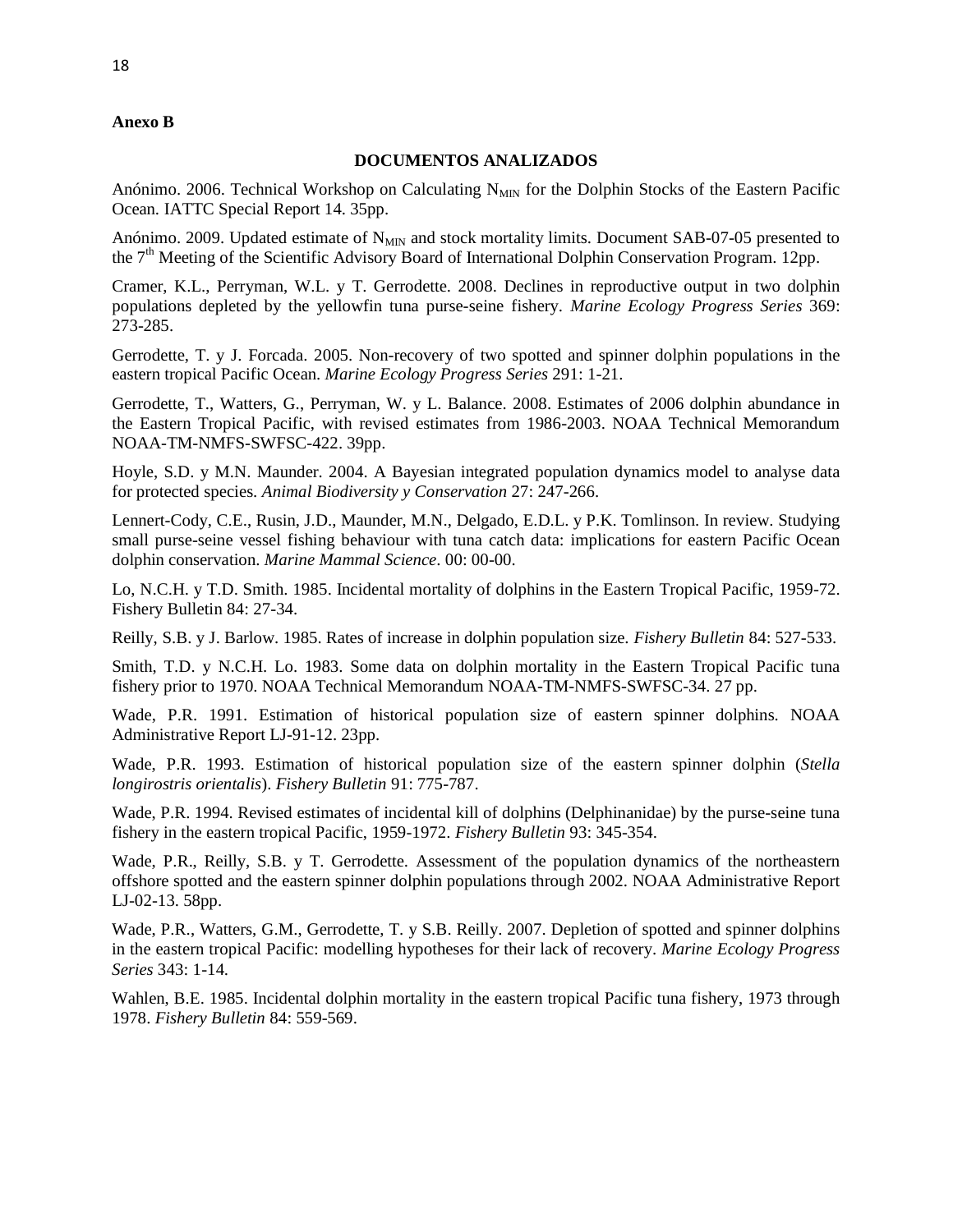#### <span id="page-20-0"></span>**Anexo C**

#### **BIOGRAFÍA**

**André E. Punt** es profesor en el Colegio de Ciencias Acuáticas y Pesqueras en la Universidad de Washington, Seattle (EE.UU,) y actualmente Director del Colegio. Recibió su licenciatura, maestría, y doctorado en matemática aplicada en la Universidad de Ciudad del Cabo, África del Sur. Antes de la Universidad de Washington, el Dr. Punt fue Científico Investigador Principal con la División de Investigación Marina y Atmosférica de CSIRO en Australia. El Dr. Punt lleva más de 25 años en la evaluación de poblaciones y ordenación de la pesca y ha sido reconocido por sus contribuciones en este campo con premios de la Universidad de Washington, Australian Society for Fish Biology, y American Fisheries Society. Las investigaciones emprendidas por el Dr. Punt y el grupo MPAM (Marine Population and Management) en la Universidad de Washington se relacionan en líneas generales al desarrollo y aplicación de técnicas de evaluación de poblaciones de peces, modelado bioeconómico, y la evaluación del desempeño de métodos de evaluación de poblaciones y reglas de control de explotación usando el enfoque de Evaluación de Estrategias de Ordenación. Actualmente, los proyectos que realiza el Dr. Punt con su grupo de investigación incluyen la integración de métodos genéticos con los enfoques tradicionales de ordenación pesquera, métodos de evaluación y ordenación para métodos con escasez de datos, y comprender el impacto del cambio climático y la variación ambiental sobre el desempeño de los métodos de evaluación y ordenación. El Dr. Punt ha realizado evaluaciones de las poblaciones de una amplia gama de especies, desde anchoas y sardinas hasta peces demersales, atunes, y cetáceos. Ha publicado más de 240 trabajos en la literatura revisada por pares, junto con más de 400 informes técnicos. Fue recientemente miembro de un panel del Consejo Nacional de Investigación sobre la evaluación de la eficacia de la reconstrucción de poblaciones de peces en los Estados Unidos. El Dr Punt es actualmente miembro del Comité Científico y Estadístico del Pacific Fisheries Management Council, el comité asesor del Center for the Advancement of Population Assessment Methodology, el equipo sobre el plan para el cangrejo del North Pacific Fishery Management Council, y el Comité Científico de la Comisión Ballenera Internacional.